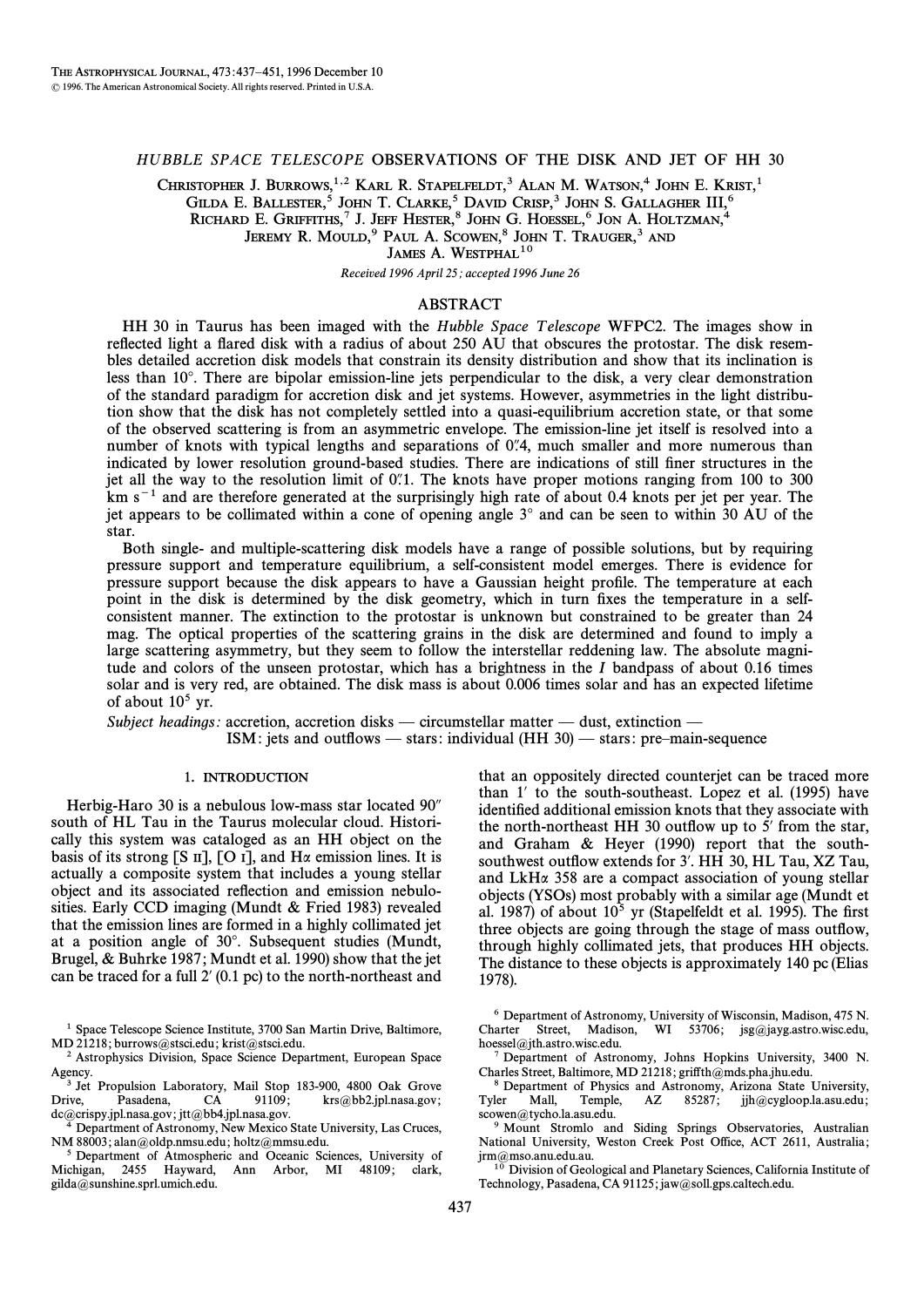Optical spectroscopy shows that the HH 30 jet and counterjet have very similar radial velocities (Cohen  $\&$ Jones 1987; Mundt et al. 1987, 1990), and thus the outflow is directed very nearly in the plane of the sky. Proper motions measured by Mundt et al. (1990) correspond to velocities of 170 km  $s^{-1}$ , a typical flow (or pattern) speed for knots in Herbig-Haro jets. Broadband ground-based photometry shows that the unresolved central continuum component of HH 30 is quite faint ( $V = 19.5$ ,  $I = 17.3$  [Mundt] & Fried 1983];  $K = 13.2$  [Vrba, Rydgren, & Zak 1985]), which leads to a luminosity of only  $6 \times 10^{-4} L_{\odot}$  (Mundt et al. 1987). No reddening estimate for the star is available.

HH 30 does not appear in the IRAS Point Source Catalog, perhaps due to confusion with nearby HL and XZ Tau. Cohen & Schwartz (1987) have derived 12 and 25  $\mu$ m IRAS Ñuxes from the survey data of 0.23 and 0.62 Jy, respectively, and a luminosity of 0.15  $L_{\odot}$ . These authors' ADDSCAN profiles show that at the nominal coordinates for HH 30 IRS, there appears an extended wing in the profiles of the much brighter nearby sources, making the extraction of the HH 30 IRS contribution difficult. We have averaged the IRAS scans with the XSCANPI software and do not see a corresponding source, so perhaps these values should be regarded as upper bounds.

The integrated continuum polarization is  $2.8\% \pm 0.8\%$ in a bandpass that extends from  $4600-7000$  Å (Cohen & Schmidt 1991) at position angle 93 $^{\circ}$  + 10°. These authors suggested that the illuminating source is HL Tau; however, the subsequent discovery of the oppositely directed emission-line jets at  $P.A. = 30$  from HH 30 made this hypothesis unlikely and unnecessary.

Millimeter continuum emission from circumstellar dust has been detected for HH 30 by Reipurth et al. (1993). At 1.3 mm, the detected flux density is  $35 \pm 6$  mJy. This flux can be used to derive a mass of circumstellar material if the dust temperature and opacity are known. Assuming that the dust temperature is similar to that found for other T Tauri stars (40 K) and a  $\beta = 1$  dust emissivity law, the observed flux density corresponds to a circumstellar mass of  $3 \times 10^{-3} M_{\odot}.$ 

An upper limit of 0.04 mJy has been obtained at 3.6 cm at the VLA (Rodriguez 1995), well above the thermal continuum flux extrapolated from the 1.3 mm data for any reasonable dust emissivity assumptions.

#### 2. HST OBSERVATIONS

HST Wide Field Planetary Camera 2 (WFPC2) observations were obtained through F555W, F675W, and F814W at low signal levels on 1994 February 25 at a CCD operating temperature of  $-76°.2C$  and gain 15. Images through F675W (gain 7) and F814W (gain 15) at a temperature of  $-88°.3C$  with longer exposure times were taken on 1995 January 5. The filters are a wide Johnson  $V$  and

Kron-Cousins R and I analogs, respectively. The F675W bandpass includes several prominent nebular emission lines. In all cases HL Tau was the primary target centered on the Planetary Camera (Stapelfeldt et al. 1995), and HH 30 was imaged on Wide Field Camera 2 at a resolution of  $0$ .''  $(14 AU)$  per pixel.

The data were subjected to a standard reduction process primarily to remove bias, subtract dark current, and correct for flat field variations. The data obtained are summarized in Table 1, together with some photometric results that are discussed further below.

HH 30 and its surrounding nebulosity are shown in Figure 1 (Plate 9). The image shows an emission-line jet that propagates the full height of the figure in both directions from the bright continuum reflection nebulosity near the bottom.

The emission-line jet and continuum reflection nebula are also shown in the deconvolved image in Figure 2 (Plate 10), which shows that the reflection nebula separates cleanly into two components, and that much of the light seen between them in Figure 1 is due to the logarithmic stretch of that figure pulling up low surface brightness point-spread function (PSF) wings from the bright nebula. In addition, Figure 2 shows that the jet propagates all the way through both sides of the reflection nebula and disappears into the same dark lane that separates the nebulae. Unlike other bipolar nebulae, the greatest extent of the reflection nebula is in the direction perpendicular to the jet axis rather than being aligned with the jet.

The north-northeast nebula has a flattened shield or lens shape, with an apparent width of 450 AU and maximum height of about 100 AU at its center, where the jet crosses it. The lower edge of the nebula is smoothly curved, concave toward the jet. On the south-southwest side of the star, there is a second reflection nebula that is very roughly symmetrical about the dark lane with the north-northeast nebula. The south-southwest nebula extends to greater distances from the source than any point on the northnortheast side. At first sight, both nebulae are mirror symmetric across the jet. However, definite asymmetries exist. In Figure 2, the top right of the north-northeast nebula (farthest from the dark lane) is distinctly brighter than the top left. In the bottom left of the figure, a faint finger-like extension to the limb of the south-southwest nebula can be traced up to 3.5 from the star. The corresponding extension on the other side of the south-southwest nebula is much shorter.

The photometry given in Table 1 is based on the reduction and calibration given in Burrows (1995) and Holtzman et al. (1995). The uncertainty in the calibration is much less than the quoted errors in the table, as is the photon statistical error. Two independent observers derived the photometry in three different ways from rectangular

TABLE 1 OBSERVATION SUBMARY

| Database<br>Identifier                                            | Date                                                                  | Filter                                                         | Exposure<br>(s)                 | North Nebula<br>(mag)                                                                  | South Nebula<br>(mag)                                                                  |
|-------------------------------------------------------------------|-----------------------------------------------------------------------|----------------------------------------------------------------|---------------------------------|----------------------------------------------------------------------------------------|----------------------------------------------------------------------------------------|
| u26s0401t<br>$u26s0402t$<br>$u26s0403t$<br>u2kv0101t<br>u2ky0104t | 1994 Feb 25<br>1994 Feb 25<br>1994 Feb 25<br>1995 Jan 5<br>1995 Jan 5 | <b>F555W</b><br>F675W<br><b>F814W</b><br>F675W<br><b>F814W</b> | 350<br>120<br>60<br>800<br>1200 | $18.45 + 0.06$<br>$17.16 + 0.05$<br>$16.62 + 0.05$<br>$17.66 + 0.07$<br>$17.08 + 0.06$ | $21.11 + 0.18$<br>$19.89 + 0.21$<br>$19.37 + 0.13$<br>$19.40 + 0.12$<br>$18.56 + 0.10$ |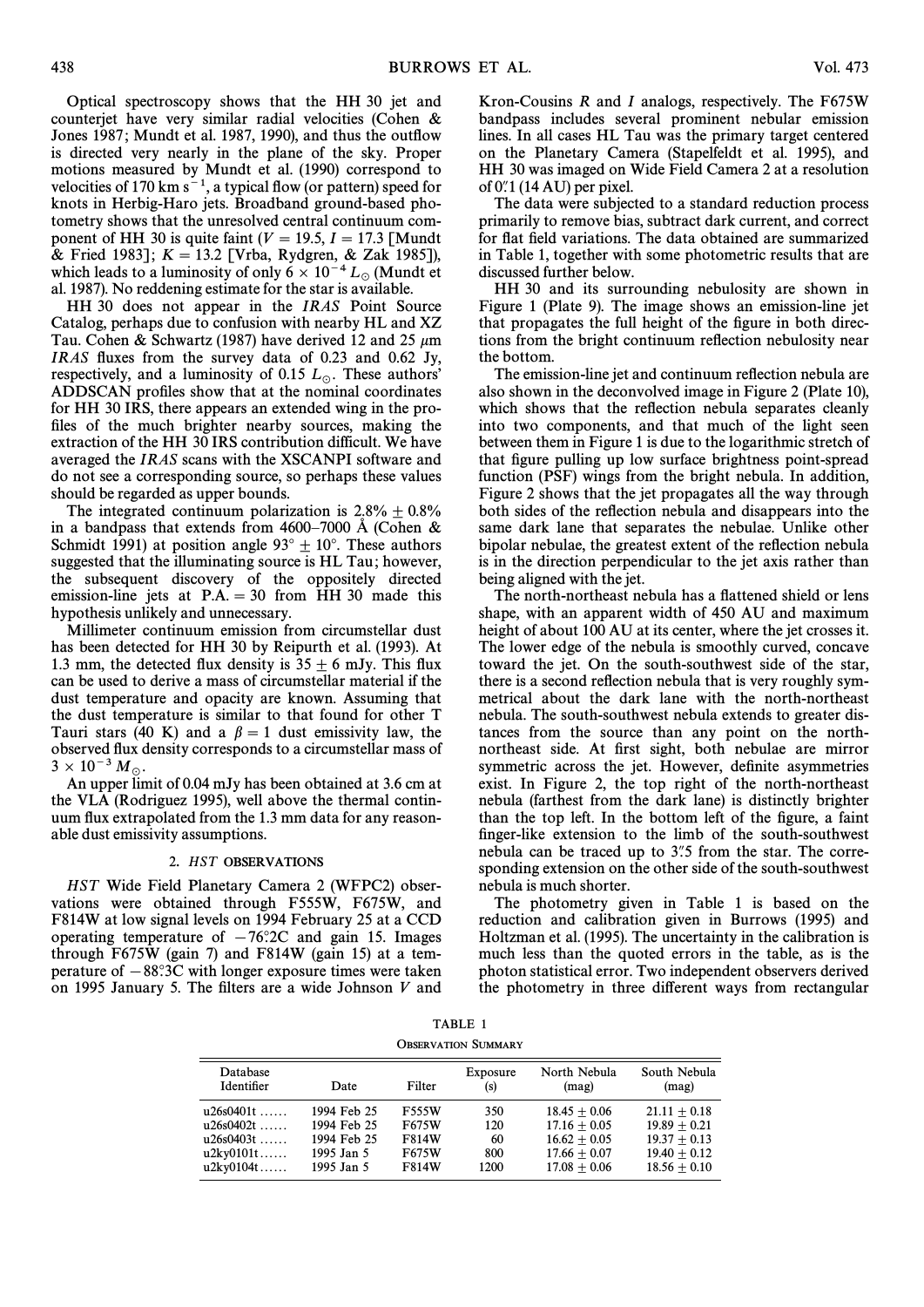boxes centered on the nebulae. The average result is the quoted value, while the half-range is the quoted error. The errors are large because it is hard to define the precise extent of the nebulae. The photometry includes some contamination from the direct jet emission where it propagates through the nebula, particularly in F675W, although this is a small fraction of the total and is impossible to separate unambiguously. The overall color of the north-northeast nebula is F814W - F675W =  $-0.58 \pm 0.13$ . An independent measurement of this color was made, masking the jet region entirely, and it gave a color difference of 0.8.

It is clear that the nebulae changed in brightness between the observation epochs. The north-northeast nebula became fainter by  $0.50 \pm 0.09$  mag in F675W and  $0.46 \pm 0.07$  in F814W, while the south-southwest nebula appears to have brightened by 0.49  $\pm$  0.25 mag in F675W and  $0.81 \pm 0.17$  mag in F814W (adding the errors in quadrature). The color-independent average changes are  $0.48 \pm 0.06$  (NNE) and  $-0.65 \pm 0.15$  (SSW). The color change of  $0.30 \pm 0.32$  is consistent with zero within the noise of the observations. The brightness variations must be due to changes near the central source (together with some contribution of direct and scattering light from the time variable jet) because the timescale for changes in the distribution of the illuminated material is much longer than the year between the observations. If the central source becomes hotter and therefore brighter or the extinction near it decreases, the reflection nebulae would brighten and appear bluer. Some of the brightness changes should also be attributed to reflected and contaminating time-variable line emission from the jet near the central source (which appears predominantly in F675W). These two mechanisms would also tend to make  $F814W - F675W$  color increase when the nebula brightens.

Figure 3 shows photometric contour plots of all the data. The spatial and temporal brightness and color variations across the nebula that are given in Table 1 can be seen in this figure. The similarity of these contours to the predicted contours in Figure 6a of Whitney & Hartmann (1992) leads us to identify the dark lane as caused by extinction in the accretion disk that surrounds the protostar, and the continuum nebulosity as caused by reflection of light generated near the central object. The reflection is occurring near the upper and lower surfaces of the flared and optically thick disk. The central protostar is not visible because it is heavily obscured by the disk, which also explains the low bolometric luminosity of the object. We will show detailed model fits to support this interpretation.

The more extended nebulosity visible from  $8''$  to  $13''$ above HH 30 in Figure 1 is seen most clearly in F814W, where it has a peak surface brightness of 22.0 mag arcsec<sup>-2</sup>. It is fainter but still visible in F675W. Its  $F675W - F814W$ color is 0.3 mag, so it is almost certainly continuum radiation, as emission-line sources are in general much brighter in F675W. It is only visible in a region that is accessible to direct illumination from the central object, without signiÐcant extinction from the circumstellar disk. Therefore, it is probable that it is scattered light from the central object. This conclusion can be checked with polarization measurements. This reflected light gives us an opportunity to study the central object more directly, but the signal-to-noise ratio and spectral coverage of the present data set prevent this. Scattering will tend to be more efficient in the shorter wavelength passband, but even so, the color of this nebula



FIG. 3.—Contour plots of all the data. The dotted contour is at a level of 18th magnitude per square arcsecond. The contours are spaced by 0.5 mag. For the 1994 data, position angle 35.4 is up, while for the 1995 data,  $P.A. = 34$  is up.

clearly precludes heavy reddening. This nebula is signiÐcantly bluer than the HH 30 reflection nebula itself, which has an  $F675W - F814W$  color of 0.8 mag, when the jet region is excluded. The brightest region of the more extended nebula is discussed specifically in Mundt et al. (1990). They too conclude that it is a reflection nebula, and they speculate that it may be illuminated by an additional source, but we see no evidence for such a source.

#### 3. THE EMISSION-LINE JETS

The jet is very bright in the F675W filter, which includes the brightest HH object emission lines ([S  $\text{II}$ ]  $\lambda\lambda$ 6717, 6731, H $\alpha$   $\lambda$ 6563, and [O I]  $\lambda$ 6300). Little emission from the jet is seen in the F814W filter, which does not include any bright HH object emission lines. The jet consists of discrete resolved knots that appear to move away from the star between the two observation epochs.

Figure 4 (Plate 11) has been constructed in order to allow study of the jet morphology and proper motions over the entire detected lengths. The jets decrease rapidly in intensity away from the protostar. For display clarity, the intensity of the image was therefore changed by multiplying each pixel by the square of its distance from the protostar, after subtracting a constant background. To the north-northeast, the jet extends for at least 2', but it becomes invisible in our data after about  $16''$  in 1995 and  $5''$  in 1994 because of signal-tonoise ratio limitations. To the south-southwest, all the data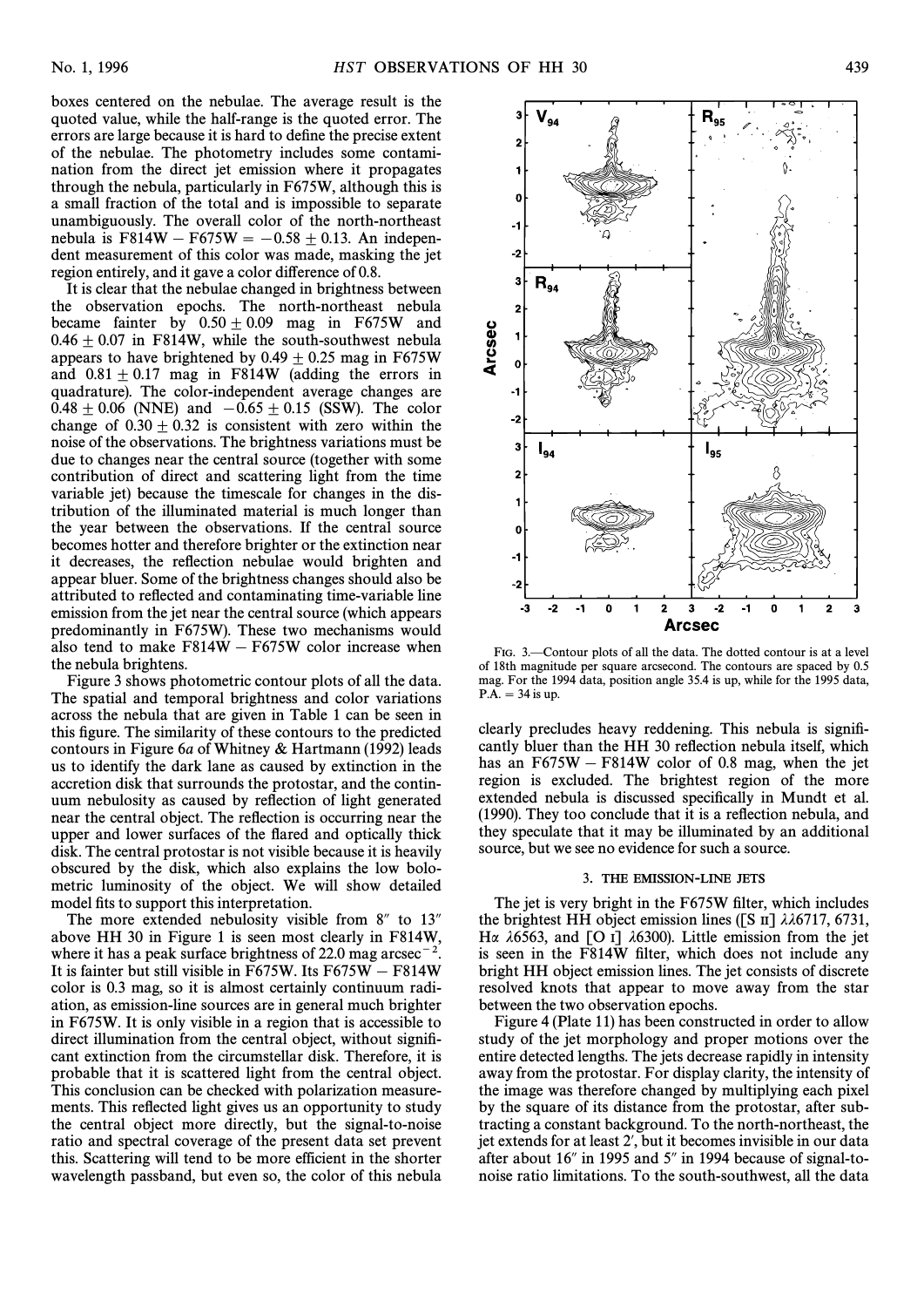are incomplete because the counterjet is truncated by the edge of the CCD frame. The protostar position is marked with a cross and is based on the disk models discussed in the next section.

At least eight bright knots can be seen within  $5^{\prime\prime}$  of the source position. At least an additional six knots can be seen between 5" and 16" in the 1995 data. The jet is typically very narrow, with a FWHM of only about  $0.15$  (20 AU) near the source, and it can be traced easily to within  $0\degree$  2 of the stellar position. Two emission knots are seen south-southwest of the star, exactly on the axis of the bright jet. These jet components are labeled so as not to conflict with the nomenclature adopted by Lopez et al. (1995), who extended that adopted by Mundt et al. (1990). At this resolution, it is appropriate to label the knots with the year of observation, to allow for future mergers, for new knots to appear, and for new knots to be discovered at higher resolution or signalto-noise ratio.

In the right panel of Figure 4 the outer region of the detected jet is shown. It can also be discerned in Figure 1. The jet is not straight. It bends towards the north by about 5° near knot 95-04N, reaches a second maximum deviation from its average direction at 95-10N, and then crosses back to a third extremum between 95-13N and 95-14N. This behavior is consistent with the jet axis precessing, but other explanations are also quite possible at this stage. We have fitted by eye the expected geometric curve that a precessing jet would present in projection through the observed jet knots, and this curve is overlain in the right panel of Figure 4. The parameters correspond to the average jet axis circling a cone centered at position angle 30°.8. The cone has a half-opening angle of  $2^{\circ}$ . The jet would have a precession period of 42 years if we assume an average stream velocity of 200 km  $s^{-1}$ . However, these direction changes may instead be caused by variations in the density of the external medium if the jet is coupled to it. In particular, the first bend is near the start of the faint reflection nebula to the northnortheast of HH 30. It should be possible to distinguish between these two possibilities over the next few years by direct measurements of the transverse velocities of the jet with  $HST$ . The knots will either tend to continue along the existing curve or have peak transverse velocities relative to it of order 8 km  $s^{-1}$ , if the motion at each point is purely radial.

We have started to study the knot motions by careful astrometry on the existing images. The reduced images were registered by first translating the 1995 data so that the reflection nebulae aligned. Next the image was rotated by 1¡.4 (the di†erence in the known spacecraft position angle), and finally it was rescaled by a factor of 0.994 to account for differences in the local scale on the CCD caused by optical distortion. The coordinates of each knot at each epoch were then determined by drawing identical sized boxes and registering the boxes relative to the knot by blinking the resulting subimages. This gave the knot offset to an accuracy of a pixel. An additional correction accurate to a fraction of a pixel was then obtained by computing the centroid of the knots within their respective boxes. This procedure gives the positions and velocities shown in Table 2. The position of the star was determined from the best disk models (see below) and defines the origin of the coordinate system. The orientation of the coordinate system for the table was chosen to minimize the rms scatter in the xcoordinate, excluding 95-6 and 95-7, which, as noted above,

TABLE 2 OBSERVED KNOT COORDINATES AND PROPER MOTIONS

|             |         | POSITION (AU) | VELOCITY $(km s^{-1})$ |        |  |
|-------------|---------|---------------|------------------------|--------|--|
| KNOT        | x       | ν             | x                      | ν      |  |
| $95-02S$    | $-0.7$  | $-249.6$      | 27                     | $-279$ |  |
| $95-01S$    | $-0.2$  | $-132.2$      | 16                     | $-227$ |  |
| $95-01N$    | $1.6\,$ | 71.8          |                        | 54     |  |
| $95-02N$    | 2.9     | 159.9         | $-20$                  | 258    |  |
| $95-03N$    | $-3.5$  | 281.0         | 16                     | 158    |  |
| $95-04N$    | $-2.1$  | 382.0         | 12                     | 84     |  |
| $95-05N$    | 2.1     | 469.0         | $-18$                  | 134    |  |
| $95-6 + 7N$ | 10.9    | 635.4         | 10                     | 166    |  |

are not collinear with the others. The y-axis is therefore defined to be the jet axis nearest the star for which we derive a position angle of 31°3.

The errors in this analysis can be estimated by assuming a centroid error of 0.2 pixels, which is reasonable in view of the detector's undersampling and the low signal-to-noise ratio of this data. This centroid error corresponds to a position error of 3 AU, which is comparable to the spread in  $x$ positions seen in the table, and a velocity error of 22 km  $s^{-1}$ (when the fact that two centroids contribute to the velocity uncertainty is taken into account).

From the table, we can see that the knots on both sides of the disk are arranged roughly in a line through the star perpendicular to the disk. They propagate away from the star along this line. The longitudinal velocities vary signiÐcantly between 100 and 300 km  $s^{-1}$  from knot to knot. Therefore, if each knot represents a material concentration in the jet, mergers and collisions downstream can be expected. From the preponderance of  $[S \text{ }  $\Pi$ ]$  in the jet spectrum, these collisions, if they occur, must result in relatively low ionization shocks with velocity gradients of  $30-50$  km  $s^{-1}$ . The velocity differences between the knots would have to be accounted for in a number of shocks. Alternatively, the knots could represent moving shock patterns in a Ñow that has much less longitudinal velocity structure than the proper motions imply. Again, a detailed study of the temporal evolution of the jet should enable us to distinguish between these possibilities.

The transverse velocities are consistent with zero but are also consistent with the jet motion being helical.

The knots are not equally spaced but have spacings ranging from 90 to 120 AU. The knot ejection rate is therefore of order one knot every 2.5 yr. At lower resolution, the same characteristic velocities can be seen, but about 7 times fewer knots, so one would have inferred that ejection events occur every 20 years or so. We see now that they are much more frequent.

There is not a one-to-one correspondence between the knots in the jet and the counterjet. Therefore, if the knots are caused by discrete accretion events from instabilities in the inner accretion disk, the events are not symmetric and tend to eject material into one jet or the other, or the knots evolve and accelerate differently in the jet and counterjet.

In addition, we investigated the width and brightness of the jets as a function of the distance from the star. This was done best with the deconvolved image shown at the top of Figure 5 (Plate 12), although similar conclusions can be drawn from the raw image. The maximum entropy deconvolved image was obtained with a TINYTIM point-spread function (PSF) (Krist 1995). A series of cuts were made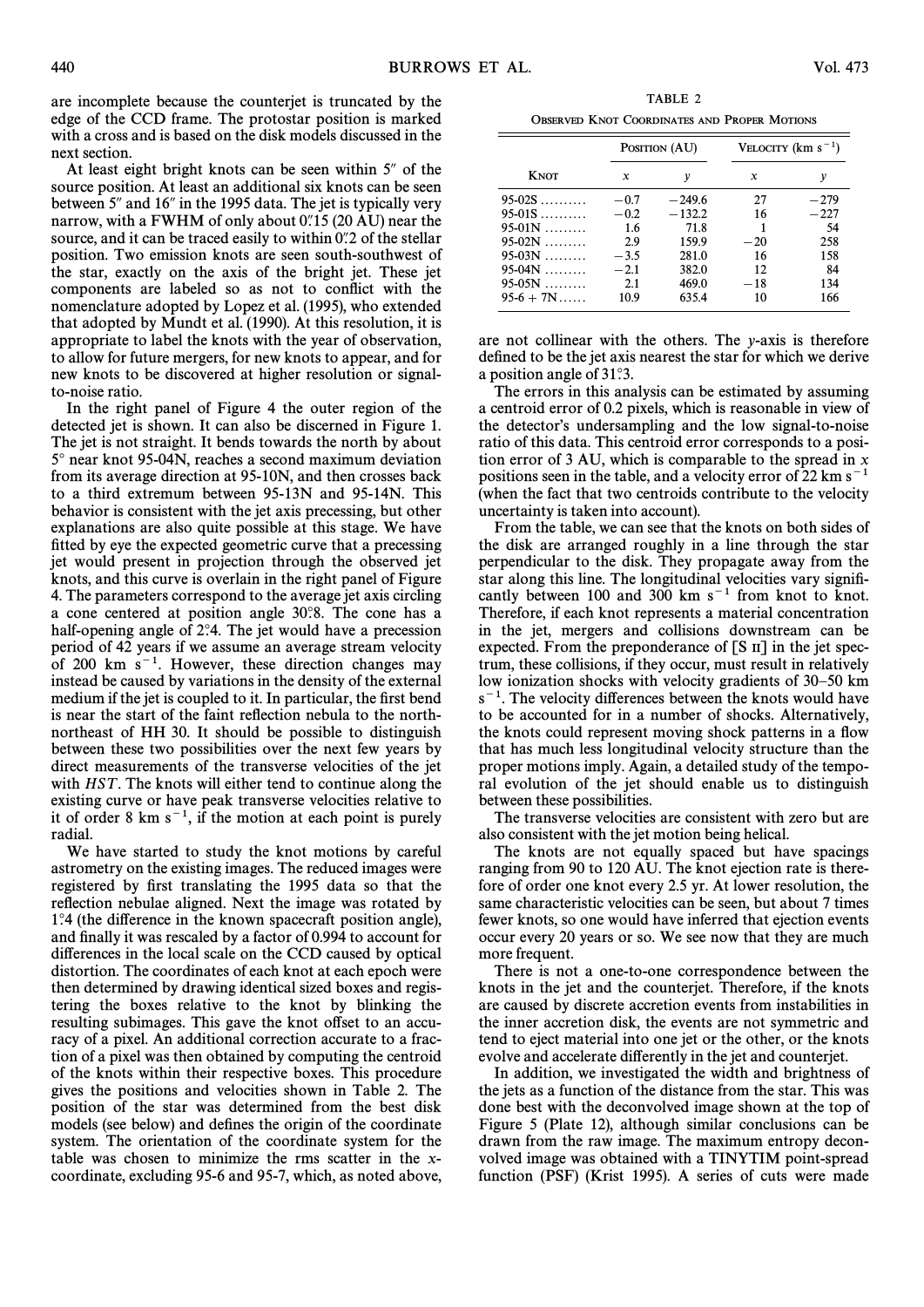through the deconvolved image at various distances from the star. The width of the jet at each point was defined by fitting a Gaussian with variable width (to represent the jet) plus a variable Ñat background to roughtly represent the continuum reflection nebulosity. The result of this fit is also shown in Figure 5. The width of a deconvolved unresolved point source was found to be equal to the width of the jet measured close to the star. The FWHM of the jet is less than 20 AU at 70 AU from the star (and probably much less) and appears to grow linearly away from the star with a FWHM-to-distance ratio of 1:20, which corresponds to a cone opening angle of  $3^\circ$  between 0. and  $5''$  from the star. The counterjet appears to have a wider opening angle that is perhaps twice as large, a result also reported in Mundt et al. (1990) at larger distances. These authors also show that the jet opening angle is almost constant at  $1^\circ$ .9 from 2.75 to 75" from the star. Therefore, the jet appears to recollimate. We appreciate that the emission-weighted jet width may not be an accurate representation of the mass-weighted width; however, any model of jet propagation will need to produce these qualitative features in emission measure.

The jet decreases rapidly in brightness as the distance d from the star increases. The bottom panel of Figure 5 shows that the average integrated brightness per unit length falls roughly as  $d^2$ . The knots may be excited by internal shocks within the jet, but this is not necessary. At  $2<sup>n</sup>$  along the north-northeast jet, Mundt et al. (1990) estimate an electron density of 700  $\text{cm}^{-3}$ , and an even smaller value further out. This corresponds to a recombination time of 160 years, which is long compared to the 20 years or so it takes for a knot to propagate the  $6''$  shown in the figure. If the knots are ionized individually close to the protostar, and then freely and linearly expand transversely (as indicated by the linear jet expansion), the brightness variation is understandable and no additional energy input is necessary. In this case, the emission per unit volume will depend on the number density squared, which in turn falls as  $d^2$ . The crosssectional area of the jet increases as  $d^2$ , so the overall emission per unit length would decrease as  $d^{-2}$  as observed. If the knots were to expand longitudinally as well as transversely, the average brightness would fall as  $d^4$ , which is inconsistent with the observations. Therefore, if no additional ionization is occurring close to the star (presumably before the jet couples to the external medium), the jet knots must be in longitudinal pressure equilibrium with neutral or more tenuous material.

## 4. THE REFLECTION NEBULOSITY

The 1995 January F814W image shows the reflection nebulosity most clearly, as it does not include the many strong nebular emission lines present in the F675W image, and yet it has a much higher signal-to-noise ratio than any of the 1994 February images. The reflection nebula extends perpendicular to the jet close to the jet's base. It has two components: a brighter one to the north-northeast of the star, and a fainter one to the south-southwest. The projected position of the protostar itself is inferred from the nebular models discussed below to be on the jet axis, between the reflection nebulae and somewhat closer to the edge of the north-northeast nebula. The protostellar photosphere is not seen directly because of extinction in the circumstellar nebula.

The observed morphology of the two reflection nebulae is strikingly similar to models of an optically thick circumstellar disk viewed from near the equatorial plane. The similarity is compelling because of the dark lane of obscuration that separates the two reflection nebulae, its nearly perfect symmetry, and increasing width of the dark lane with radial distance from the star. Starlight does not penetrate the interior of an optically thick disk; instead it illuminates only the upper and lower surfaces of the disk. Whitney & Hartmann (1992, 1993) have calculated models of such disks and found that the reflected light is very difficult to observe unless the disk obscures the direct light of the central star. With the assumption that the disk is perpendicular to the jets, and the fact that the jets from HH 30 are known to be flowing close to the plane of the sky, we expect that the HH 30 disk is being viewed edge-on and thus will obscure the central star.

Using an aperture that excludes line emission from the bright jet, we measure an integrated  $R-I$  color of 0.8 magnitudes for the scattered starlight. An unreddened late-type photosphere has an intrinsic  $R-I$  color of 0.5 mag. Thus, the observed colors of the HH 30 nebulosity are consistent with minimal reddening for the scattered light that reaches the observer. This argues against the presence of any signiÐcant extended circumstellar envelope that would produce additional reddening that is not observed.

It is clear that the brightness changes over the year between the observations cannot be due to changes in the nebular density distribution because the dynamical timescale is of order  $10<sup>3</sup>$  yr. The observed changes must be caused by variability and anisotropy in the central light source or the distribution of material very close to it. The timescale for this variability is comparable to the emission timescale for the knots observed in the jet and must be caused by changes within 1 AU or so of the source. Despite this evidence for anisotropy, we model the central source as radiating equally to the two sides of the disk. This assumption affects mainly our estimates of the disk inclination, which are very uncertain in any case.

The polarization position angle of 93 $^{\circ}$  + 10 $^{\circ}$  (Cohen & Schmidt 1981) is not parallel or perpendicular to the jet, as expected with a central illuminating source with a cylindrically symmetrical reflection nebula inclined to the line of sight. We believe that this is because the net polarization contains significant components due to the intrinsic asymmetries of the nebula, and the contribution from the symmetric parts of the nebula is small (see, for example, Whitney & Hartmann 1992, Fig. 8). For example, in Figure 2, a bright asymmetric bar can be seen near the north edge of the reflection nebula.

The WFPC2 images of the HH 30 nebulosities offer an unprecedented opportunity to study the spatial structure of a young stellar object disk at high resolution. In particular, constraints on the radial variation of disk thickness can be obtained by fitting the shape of the two reflection nebulosities. It is also possible to constrain better the intrinsic luminosity of the HH 30 exciting star and the reddening. We describe the model first in a parametric form, and two computer implementations, and then we outline the results obtained for each parameter in the model.

#### 5. MODELS FOR THE REFLECTION NEBULOSITY

We assume axial symmetry and use simple power-law approximations for the disk surface density  $\Sigma(r) =$  $\Sigma_0 (r/r_0)^{\alpha+\beta}$  and scale height  $H(r) = H_0 (r/r_0)^{\beta}$ . The mass<br>density at any point in the disk than takes the form  $\frac{20(1)}{100}$  and search regin  $\frac{1}{10}$  –  $\frac{1}{100}$ ,  $\frac{1}{100}$ . The mass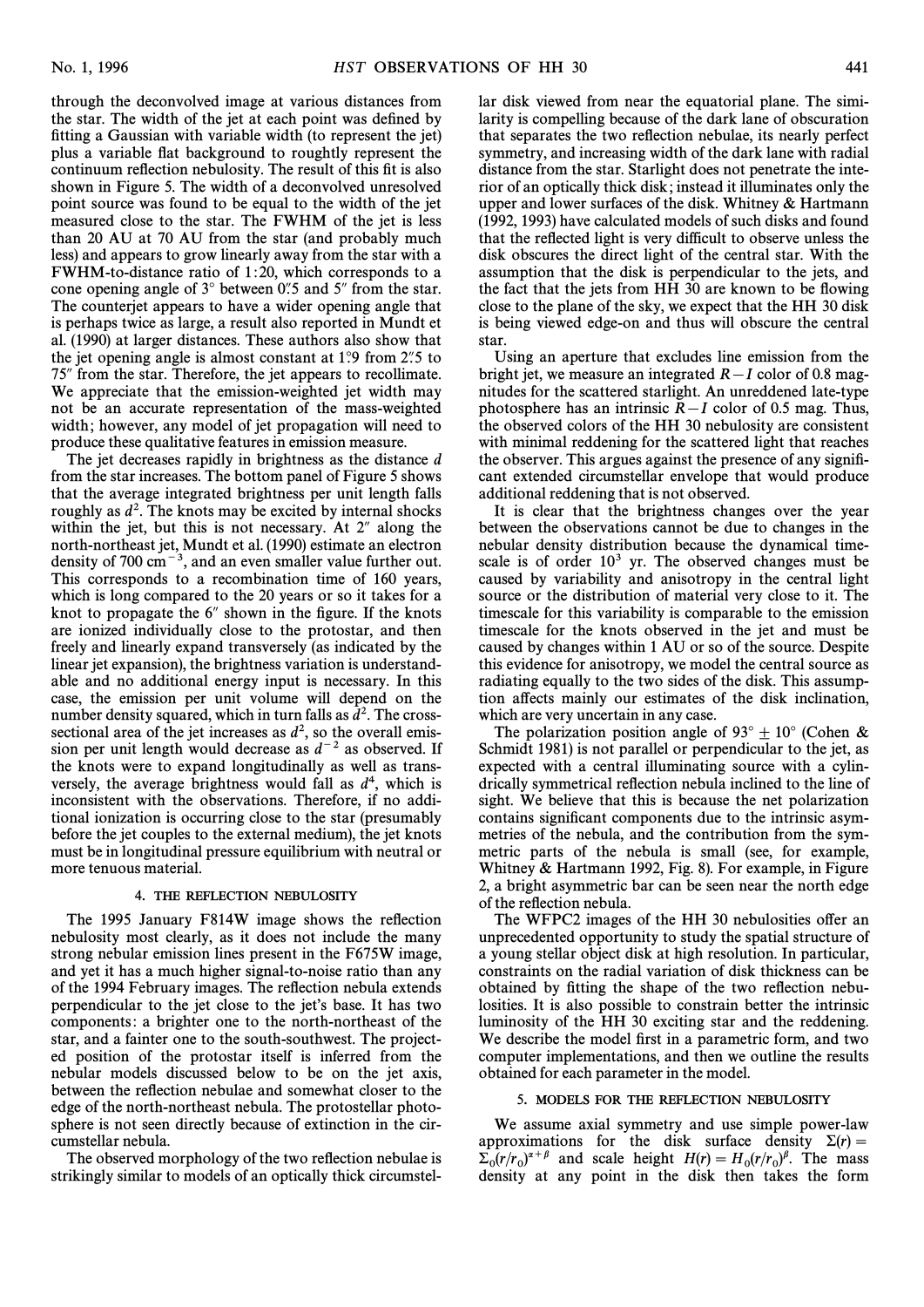$\rho(r, \theta, z) = \rho_0(r/r_0)^{\alpha} \exp[-|z|^{\xi}/2H^{\xi}(r)]$ , where  $\rho_0$  is the  $\lim_{\epsilon \to 0} \frac{\partial u}{\partial \epsilon} = \lim_{\epsilon \to 0} \frac{\partial u}{\partial \epsilon} = \lim_{\epsilon \to 0} \frac{\partial u}{\partial \epsilon} = \lim_{\epsilon \to 0} \frac{\partial u}{\partial \epsilon} = \lim_{\epsilon \to 0} \frac{\partial u}{\partial \epsilon} = \lim_{\epsilon \to 0} \frac{\partial u}{\partial \epsilon} = \lim_{\epsilon \to 0} \frac{\partial u}{\partial \epsilon} = \lim_{\epsilon \to 0} \frac{\partial u}{\partial \epsilon} = \lim_{\epsilon \to 0} \frac{\partial u}{\partial \epsilon} = \lim_{\epsilon \to 0} \frac{\partial u}{\partial \epsilon} =$ is 1 for an exponential disk vertical profile or 2 for a Gaussian profile. As a convenient reference radius, we choose  $r_0 = 100$  AU. The axis of the system is inclined to the plane of the sky by an angle  $\iota$  (which is clearly small). The disk extends from an inner cutoff  $r_{\text{min}}$  to an outer cutoff  $r_{\text{max}}$ .<br>In the theoretically important case of a Gaussian ve

In the theoretically important case of a Gaussian vertical profile when  $\xi$  is 2, integration gives  $\Sigma_0 = (2\pi)^{1/2}H_0 \rho_0$ .<br>When  $\xi$  is 1  $\Sigma = AH$  o. In any case the total mass in the When  $\xi$  is 1,  $\Sigma_0 = (H_0 \rho_0)$ .<br>
When  $\xi$  is 1,  $\Sigma_0 = 4H_0 \rho_0$ . In any case, the total mass in the<br>
disk is  $M = 2\pi \sum x^2 (\mu^y - \mu^2)$  //(ar) where a  $= \alpha + \beta + 2$ Where  $\gamma = 2\pi \sum_{0}^{\infty} (-r_{\text{max}}^2 - r_{\text{min}}^2) / (\gamma r_{\text{0}}^2)$ , where  $\gamma = \alpha + \beta + 2$ .<br>The result only denonds significantly on the inner or outer The result only depends significantly on the inner or outer cutoff, depending on the sign of  $\gamma$ .

All the visible light is expected to be generated near the center of the disk on a scale well below  $HST$ 's spatial resolution. It is a sum of thermal emission from the hot inner regions of the accretion disk and emission from the protostar itself. We approximate the sum of these two sources by a point source with a total flux  $F_{\lambda}$  at effective wavelength  $\lambda$  (= 555, 675, or 814 nm) at the origin. The light is scattered (perhaps multiply) and absorbed by the grains before some of it can escape from the nebula.

The grain properties are assumed to be independent of position in the nebula because all of our data are taken outside the sublimation radius of the probable significant ices, although particle size may evolve as a function of radius, so this assumption may be a simplification. To characterize the optical properties of the grains, we must specificy an opacity, an albedo, and a scattering phase function.

We have assumed an opacity of  $\kappa = 120$  cm<sup>2</sup> g<sup>-1</sup>. This opacity corresponds, for example, to 1  $\mu$ m diameter spherical particles with a density of  $1.25$  g cm<sup>-3</sup> and a gas-to-dust ratio of 100, if the scattering cross section is approximated roughly by the geometric cross section. This opacity is comparable to typical interstellar medium (ISM) values, even though the dust will probably not be well characterized by one size and the above approximation is crude. Changing the assumed opacity  $\kappa$  does not affect the resulting light distribution if a compensating change is made in the fiducial density  $\rho_0$  so that  $\rho_0 \kappa$  is unchanged. If this product is held constant, the scattering and absorption cross sections per constant, the scattering and absorption cross sections per unit length remain constant at each point in the nebula, and the distribution and intensity of light scattered by the nebula will not change. The crude mass estimates given here are therefore inversely proportional to the assumed opacity. All conclusions about the three-dimensional density scaling laws are unaffected by the assumed opacity.

We assume further an albedo of  $a = 0.5$ . The MRN interstellar mixture (Mathis, Rumpl, & Nordsieck, 1977) has an I-band albedo of 0.45, and adding larger particles (which are absent in that mixture) will tend to increase the albedo. Witt, Oliveri,  $&$  Schild (1990) measure the ISM grain albedo of 0.6 in I. On the other hand, most solar system ices and silicates have lower albedos.

We will show that a single-scattering approximation is largely adequate for characterizing the nebula. In the singlescattering approximation, what we see is unchanged if  $a$  is varied but the product  $aF_{\lambda}$  is kept constant. Thus, to a good approximation, uncertainties in the albedo affect only the estimated central source luminosity. Changes in the assumed albedo do affect the predicted light distribution if multiple-scattering corrections are considered, but the changes are small, and we are therefore unable to constrain the albedo. The luminosity estimates given here are inversely proportional to the assumed grain albedo.

On the other hand, we have found that the optical scattering properties of the grains in the nebula are constrained significantly by the data. We used a Henyey-Greenstein scattering phase function to describe the way in which scattered light is distributed relative to the incoming beam. This function is of the form  $d\sigma/d\Omega = \sigma_{tot}(1 - g^2)/$  $(1 + g^2 - 2g \cos \theta)$ . The parameter  $g = \langle \cos \theta \rangle$  defines the degree of forward scattering.

Two entirely separate numerical calculations were performed to simulate the reflection nebulosity that would be produced when the above density distribution with the above optical properties is centrally illuminated. The first was to compute an image in the single-scattering approximation. For each point in the nebula, the observed intensity is computed and projected onto the two-dimensional simulated image. The computation includes geometrical factors, the extinction to and from the scattering point, and the phase function to scatter into our line of sight. This procedure is fast, and the unknown parameters can be solved for in a least-squares manner using techniques developed to model the  $\beta$  Pictoris disk (Burrows et al. 1996).

The second numerical approach is motivated by the observation that the central star is invisible in our data, and so the nebula is optically thick. Therefore, a multiplescattering approach is needed in principle. This was done with a separate Monte Carlo simulation (PINBALL) that tracks the history of many photons emitted independently from the central source, each being scattered randomly until they either escape from the nebula or are absorbed. PINBALL was originally designed to model starburst galaxies (Watson 1994), but it has since been modified to model scattering in circumstellar material. PINBALL was also modified to keep track of the number of scatters experienced by each photon, and therefore the image generated by the single scattered photons that escape from the nebula could be compared to the image generated in the independent single-scattering code. These results were also compared to analytical results in limiting cases. These tests convinced us that both the independent pieces of software are performing correctly.

As a final step in each of the two simulations, the model images were convolved with a TINYTIM PSF (Krist 1995) so that they could be compared directly to the observed data. To summarize, the model image is a function of the independent parameters  $\xi$ ,  $\alpha$ ,  $\beta$ ,  $i$ ,  $r_{\text{min}}$ ,  $r_{\text{max}}$ ,  $H_0$ ,  $\kappa \rho_0$ ,  $F_{\lambda}$ ,  $a$ , and a The parameters with subscript 0 depend implicitly on and g. The parameters with subscript 0 depend implicitly on the fixed reference radius  $r_0 = 100$  AU. In the single-<br>scattering approximation, the model is a function of  $aF$ scattering approximation, the model is a function of  $aF_\lambda$  and not these two variables separately. For definiteness, the opacity  $\kappa = 120$  cm<sup>2</sup> g<sup>-1</sup> and the albedo  $a = 0.5$  have been fixed at nominal values. To compare a model to the imaging data,  $x$  and  $y$  offsets and a position angle are also needed.

Important derived parameters are the fiducial surface mass density  $\Sigma_0(\xi, H_0, \rho_0)$ , total disk mass  $M(\alpha + \beta, \Sigma_0, r_{\min},$ <br>r and line-of-sight extinction  $A(\alpha, \beta, \xi, r_{\min}, \mu)$ max, and line-of-sight extinction  $A_I(\alpha, \beta, \xi, t, r_{\min}, r_{\max}, H_0,$ <br>  $r_{\max}$ , and line-of-sight extinction  $A_I(\alpha, \beta, \xi, t, r_{\min}, r_{\max}, H_0,$  $\kappa \rho_{0}$ ).

We have independent constraints on some of the parameters, and these constraints can be used to guide the results. For reasons discussed below,  $A_I$  has been constrained to be 30 mag in most of the fits. We also know by analogy with other young stellar objects (YSOs) that the source luminosity is unlikely to be greater than  $2 L_{\odot}$ , and the disk mass is unlikely to be many solar masses. These two constraints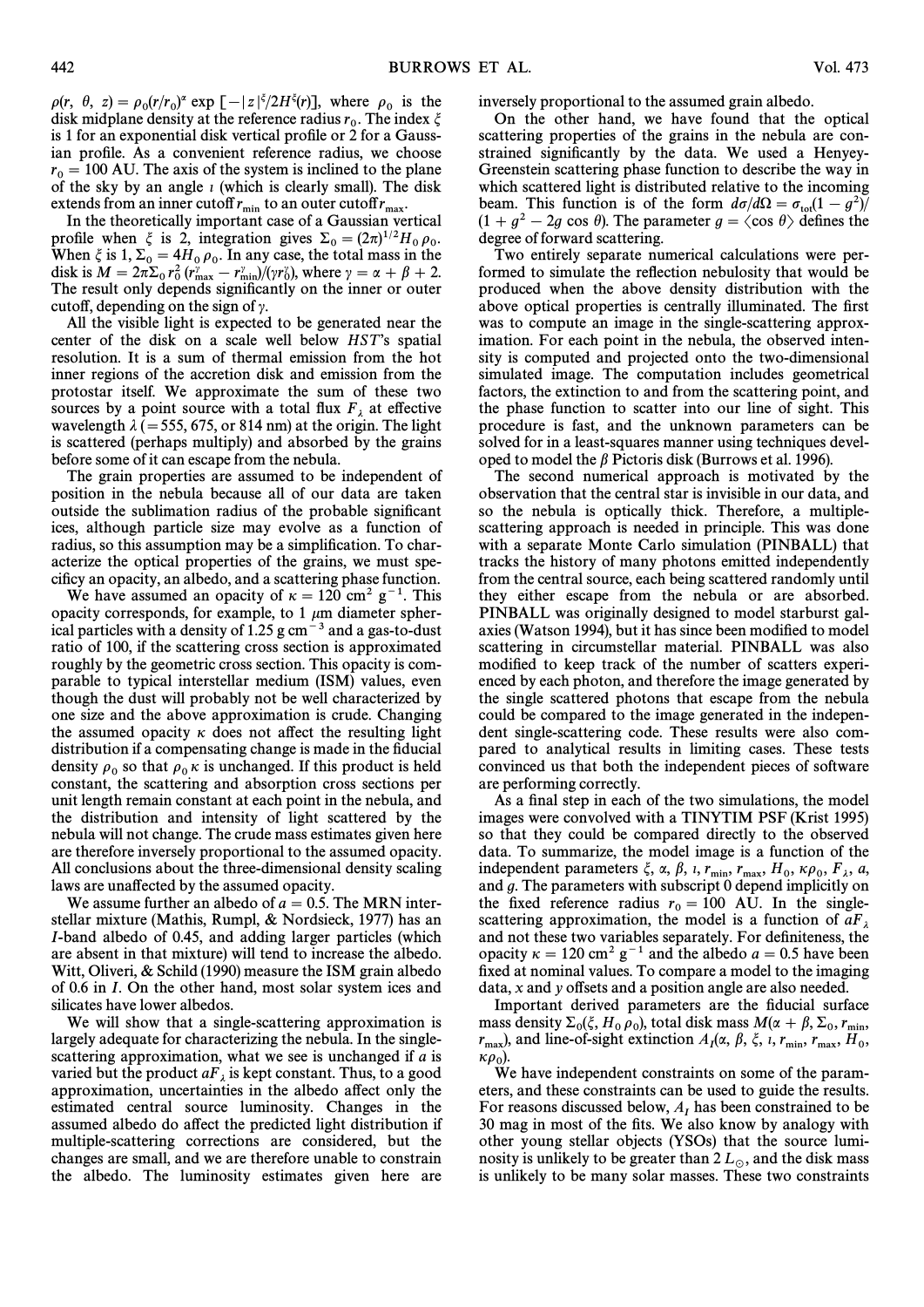are not implemented in the fitting software, but they can be used to eliminate unlikely results. The results for each parameter and checks on our assumptions are described in the next section and placed in a theoretical context.

#### 6. SIMULATION RESULTS

The highest signal-to-noise ratio data that are relatively uncontaminated by nebular emission lines are the 1995 I-band data. This has been used for most of the fits, except when we investigate the color dependence of the scattering parameters. The canonical best-fit disk model has  $\alpha = -2.2, \ i = 7^\circ.5, \ g = 0.64, \ \rho_0 = 4.1 \times 10^{-17} \text{ g cm}^{-3},$ <br>  $H = 15.5$  AII and  $F = 0.16F$ . By definition r is 100  $H_0 = 15.5$  AU, and  $F_I = 0.16F_{I_0}$ . By definition,  $r_0$  is 100 AU. For reasons that are discussed below, fixed parameters are  $\xi = 2$ ,  $\beta = 1.45$ ,  $r_{\text{min}} = 0.5$  AU,  $r_{\text{max}} = 250$  AU, and the extinction constraint is  $A = 30$  mag. In addition, as dis extinction constraint is  $A_I = 30$  mag. In addition, as discussed above the opacity  $\kappa$  is 120 cm<sup>2</sup>  $\alpha^{-1}$  and the albedo a cussed above the opacity  $\kappa$  is 120 cm<sup>2</sup> g<sup>-1</sup>, and the albedo a is 0.5. These parameters imply that  $M_{disk} = 0.0004$   $M_{\odot}$ ,<br>although a more careful analysis (see below) indicates that although a more careful analysis (see below) indicates that the disk mass is about 0.006  $M_{\odot}$ .

Figure 6 (Plate 13) shows a comparison of this leastsquares fit to the data, and the corresponding multiplescattering simulation results. The top left panel shows the 1995 *I*-band image of the reflection nebula, which can be compared directly to the corresponding best-fit singlescattering approximation image in the center top panel, and the corresponding multiple-scattering simulation in the bottom left panel. One can clearly see the remarkable similarity between the HH 30 I-band image and this model.

In order to understand the uncertainties in the assumptions, models, and derived parameters, we have fixed them individually at various values and examined the models that result when other parameters are optimized to give a best fit. This set of fits is shown in Table 3, where the parameters in italics are fixed and the rest are then solved for. A numerical guide to the quality of the fit is the  $\chi^2$  error metric. A difference of 1 in the value of  $\chi^2$  is normally regarded as statistically significant and gives a visibly inferior fit. This quantity is minimized in the fitting process and is also given in Table 3. It shows that the canonical model fits the data within 5  $\sigma$  on average. In regions of the image in which the count rate is high, the typical signal-to-noise ratio is 50. Thus, the best-fit model reproduces the data values to an accuracy of 10% in these regions.

The canonical best fit is presented in row A1 of Table 3. Rows A2 and A3 show a very important property of the solutions. They show two local minima of the merit function connected by a line of solutions, all of which have statistically indistinguishable values of  $\chi^2$ . It is possible to fit the data with large  $\beta$  and large negative  $\alpha$  (A2) or by smaller  $\beta$  and less negative  $\alpha$  (A3). The particular solution presented in row A1 has been selected for physical reasons, but a wide range of other models can also fit the data.

Many of the other fits in Table 3 are visibly worse than the canonical fit given in the first row, so we can be confident that the true parameters lie in the range between such extreme constrained values and probably lie closer to the best-fit value. Several of these less satisfactory fits are shown in Figure 7 (Plate 14). In the following subsections, we examine each parameter and assumption in detail and compare to theoretical expections.

## 6.1. Multiple-Scattering Correction

The multiple-scattering code produces a single-scattering

plane component and mutliple-scattering corrections that can be seen separately in Figure 6 before convolution with the instrumental PSF. The single-scattering component is (apart from statistical fluctuations) identical to the fitting software's result. This is an important validation of both implementations. The reason there is any discernible difference between the fit image and the corresponding singleplane approximation from the multiple-scattering simulation is that the former is presented convolved by the PSF for direct comparison with the data.

The integrated light from the multiple-scattering correction is 28% of the total. Although the nebula is optically thick, as can be seen from the figure, this 28% multiple scattering correction has a very similar distribution of light to the single-scattering simulation. A first scattering tends to occur where the disk material is densest near the central source. In the more distant regions of the disk, this scattered light appears to originate close to the central source, and so it produces a similar scattered radiation pattern to light that does originate there. In addition, the nth multiplescattering correction is suppressed by the nth power of the albedo. It is unlikely that the albedo is much more than our assumed value of 0.5, so the multiple-scattering correction given here is unlikely to be significantly underestimated.

The multiple-scattering correction is most significant in the dark lane between the scattering nebulae. The extinction is so high that virtually no light reaches this region directly. Specifically, at the center of the dark lane at the 100 AU fiducial radius the observed count rate is 11 DN. The singlescattering approximation gives 0.004 DN. When the singlescattering model is convolved with the PSF, the result is 5.5 DN, which represents the level of light scattered and diffracted in the telescope and camera from brighter regions of the nebula. The multiple nebular scattering correction at this point is 4.6 DN, which is just below the telescope background. The full multiple-scattering result convolved with the PSF gives 9.8 DN, which agrees well with the observed light level. Therefore, light must scatter at least once in order to illuminate these regions, and this is probably being observed. As the albedo is increased, the amount of light in this region will increase, and this gives in principle an albedo measurement. However, the resulting constraint is weak because the signal is below the telescope background even for an albedo of 0.5.

In summary, the multiple-scattering correction is signiÐcant in the dark lane that separates the two halves of the HH 30 nebula, but it can be ignored for the purposes of model fitting elsewhere. In that region, multiple scattering can explain fully the difference between the single-scattering fit and the data.

#### 6.2. W eighting and Masking Scheme

The detailed result that is obtained from fitting the data depends on the merit function chosen. The  $\chi^2$  error metric was chosen to measure the quality of each fit and was minimized. In order to compute it, the variance associated with each observation point is needed. Specifically, the variance associated with a given dark and bias-subtracted pixel with I DN at gain  $G = 15$  electrons per DN was assumed to be the sum of contributions from the read noise  $\sigma_{\text{read}} = 5$  elec-<br>trons rms, from flat-field variations  $\sigma_{\text{pred}} = 0.01$  from shot trons rms, from flat-field variations  $\sigma_{\text{flat}} = 0.01$ , from shot poise and from dark current at rate D for the total exposure noise, and from dark current at rate D for the total exposure time  $T$ :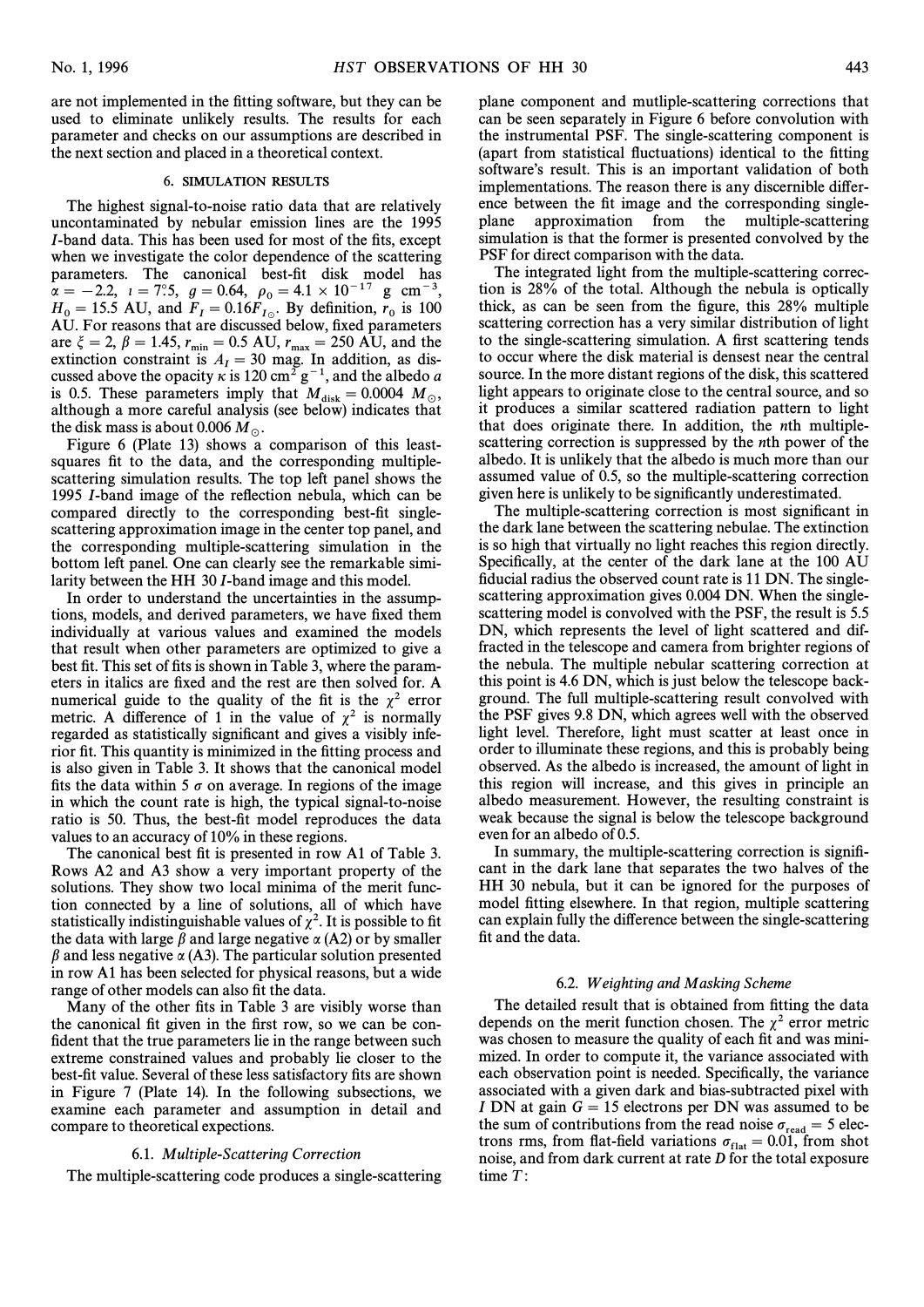TABLE 3 RESULTS OF THE MODEL FITTING

|                                   |            |                    |              | $\boldsymbol{i}$ |                  | $(x 10^{17} \frac{\rho_0}{g} \text{ cm}^{-3})$ | $H_0$          |                 | $A_I$        | $M/M_{\odot}$           |                |                                                                        |
|-----------------------------------|------------|--------------------|--------------|------------------|------------------|------------------------------------------------|----------------|-----------------|--------------|-------------------------|----------------|------------------------------------------------------------------------|
| Run                               | $\xi$      | α                  | $\beta$      | (deg)            | $\boldsymbol{g}$ |                                                | (AU)           | $F_I/F_{\odot}$ | (mag)        | $(x 10^4)$              | $\chi^2/n$     | Notes                                                                  |
| $A1$                              | 2.0        | $-2.23$            | 1.45         | 7.5              | 0.64             | 4.08                                           | 15.46          | 0.163           | 29.8         | 4.0                     | 25.80          |                                                                        |
| $A2$<br>$A3$                      | 2.0<br>2.0 | $-4.81$<br>$-3.11$ | 2.07<br>1.66 | 7.8<br>7.7       | 0.66<br>0.64     | 17.78<br>5.99                                  | 11.74<br>14.66 | 0.122<br>0.140  | 29.6<br>29.9 | 378.0<br>6.7            | 24.13<br>24.81 |                                                                        |
| A4                                | 2.0        | $-2.08$            | 1.45         | 7.2              | 0.69             | 4.09                                           | 15.80          | 0.170           | 29.5         | 4.2                     | 37.41          | Mask changed                                                           |
| $A5$                              | 2.0        | $-1.86$            | 1.39         | 7.1              | 0.69             | 3.79                                           | 15.92          | 0.182           | 29.7         | 4.0                     | 36.94          | Mask changed                                                           |
| $B1$                              | 1.9        | $-1.44$            | 1.45         | 7.7              | 0.65             | 3.27                                           | 14.71          | 0.130           | 10.7         | 3.7                     | 24.03          |                                                                        |
| $B2$                              | 1.8        | $-2.21$            | 1.45         | 7.4              | 0.64             | 4.17                                           | 14.18          | 0.159           | 29.8         | 3.8                     | 25.69          |                                                                        |
| $B3$                              | 1.9        | $-2.27$            | 1.46         | 7.5              | 0.64             | 4.14                                           | 14.91          | 0.159           | 30.0         | 3.9                     | 25.55          |                                                                        |
| $B4$<br>$B5$                      | 1.9<br>1.0 | $-1.73$<br>$-1.91$ | 1.35<br>2.15 | 7.1<br>9.0       | 0.68<br>0.65     | 3.54<br>10.74                                  | 15.44<br>3.38  | 0.189<br>0.077  | 29.6<br>3.6  | 3.7<br>3.1              | 37.32<br>24.01 | Mask changed                                                           |
| $B6$                              | 1.0        | $-2.28$            | 4.85         | $-0.3$           | 0.70             | 26.58                                          | 0.45           | 0.043           | 30.3         | 3.7                     | 71.82          |                                                                        |
| $C1$                              | 2.0        | $-1.35$            | 1.2          | 7.0              | 0.64             | 2.64                                           | 16.53          | 0.233           | 29.7         | 3.2                     | 28.51          |                                                                        |
| $C2$                              | 2.0        | $-1.49$            | 1.25         | 7.2              | 0.64             | 2.88                                           | 16.27          | 0.209           | 29.8         | 3.3                     | 27.77          |                                                                        |
| $C3$                              | 2.0        | $-1.65$            | 1.3          | 7.3              | 0.64             | 3.2                                            | 15.95          | 0.193           | 29.8         | 3.5                     | 27.14          |                                                                        |
| $C4$                              | 2.0        | $-1.84$            | 1.35         | 7.3              | 0.64             | 3.41                                           | 15.86          | 0.180           | 29.8<br>29.8 | 3.6                     | 26.64<br>26.20 |                                                                        |
| $C5$<br>$C6$                      | 2.0<br>2.0 | $-2.03$<br>$-2.44$ | 1.4<br>1.5   | 7.4<br>7.5       | 0.64<br>0.64     | 3.75<br>4.51                                   | 15.61<br>15.20 | 0.171<br>0.156  | 29.8         | 3.8<br>4.3              | 25.51          |                                                                        |
| $C7$                              | 2.0        | $-2.64$            | 1.55         | 7.6              | 0.64             | 5.05                                           | 14.91          | 0.151           | 29.8         | 4.9                     | 25.22          |                                                                        |
| $C8$                              | 2.0        | $-2.85$            | 1.6          | 7.7              | 0.64             | 5.52                                           | 14.72          | 0.146           | 29.8         | 5.5                     | 24.99          |                                                                        |
| $C9$                              | 2.0        | $-3.06$            | 1.65         | 7.7              | 0.64             | 6.19                                           | 14.44          | 0.142           | 29.8         | 6.6                     | 24.78          |                                                                        |
| $C10$                             | 2.0        | $-3.27$            | 1.7          | 7.7              | 0.65             | 6.91                                           | 14.16          | 0.139           | 29.8         | 8.2                     | 24.59          |                                                                        |
| $C11$                             | 2.0        | $-3.64$            | 1.8          | 7.7              | 0.65             | 8.72                                           | 13.59          | 0.133           | 29.6         | 14.3                    | 24.27          |                                                                        |
| $C12$<br>$C13$                    | 2.0<br>2.0 | $-4.10$<br>$-4.51$ | 1.9<br>2.0   | 7.8<br>7.8       | 0.65<br>0.65     | 10.82<br>13.84                                 | 13.09<br>12.46 | 0.128<br>0.124  | 29.7<br>29.7 | 39.1<br>129.7           | 24.19<br>24.10 |                                                                        |
| $C14$                             | 2.0        | $-4.90$            | 2.1          | 7.8              | 0.66             | 17.72                                          | 11.83          | 0.120           | 29.7         | 492.0                   | 24.12          |                                                                        |
| $C15$                             | 2.0        | $-5.30$            | 2.2          | 7.8              | 0.66             | 22.91                                          | 11.21          | 0.117           | 29.7         | 2210.1                  | 24.19          |                                                                        |
| $D1$                              | 2.0        | $-3.10$            | 1.45         | 10.2             | 0.55             | 5.58                                           | 15.02          | 0.204           | 30.6         | 7.7                     | 31.10          |                                                                        |
| $D2$                              | 2.0        | $-2.80$            | 1.45         | 9.4              | 0.58             | 4.76                                           | 15.44          | 0.187           | 30.6         | 5.2                     | 28.33          |                                                                        |
| $D3$                              | <b>2.0</b> | $-2.50$            | 1.45         | 8.4              | 0.62             | 4.5                                            | 15.23          | 0.175           | 30.2         | 4.4                     | 26.43          |                                                                        |
| $D4$<br>$D5$                      | 2.0<br>2.0 | $-1.70$<br>$-3.00$ | 1.45<br>1.5  | 5.5<br>9.3       | 0.71<br>0.59     | 3.72<br>5.4                                    | 15.24<br>15.15 | 0.148<br>0.178  | 28.4<br>30.4 | 4.0<br>6.5              | 28.93<br>27.56 |                                                                        |
| $E1$                              | 2.0        | $-2.23$            | 1.45         | 7.2              | 0.67             | 11.27                                          | 10.61          | 0.194           | 29.7         | 7.6                     | 39.86          |                                                                        |
| $E2$                              | 2.0        | $-2.05$            | 1.45         | 7.8              | 0.64             | 1.95                                           | 23.59          | 0.125           | 29.7         | 3.0                     | 45.53          |                                                                        |
| $F1$                              | 2.0        | $-2.07$            | 1.45         | 7.5              | 0.65             | 3.93                                           | 15.34          | 0.146           | 23.8         | 3.9                     | 25.55          |                                                                        |
| $F2$                              | 2.0        | $-2.34$            | 1.45         | 7.5              | 0.64             | 4.19                                           | 15.53          | 0.168           | 35.8         | 4.1                     | 25.99          |                                                                        |
| $F3$                              | 2.0        | $-1.32$            | 1.45         | 7.5              | 0.67             | 3.05                                           | 15.37          | 0.128           | 10.1         | 3.8                     | 24.11          |                                                                        |
| $G1$                              | 2.0        | $-3.01$            | 1.64         | 7.7              | 0.64             | 5.71                                           | 14.76          | 0.141           | 29.9         | 5.9                     | 24.91          | $R_{\min} = 2 \text{ AU}$                                              |
| G2                                | 2.0        | $-2.11$            | 1.45         | 8.3              | 0.60             | 3.68                                           | 18.82          | 0.157           | 29.8         | 3.5                     | 30.73          | $R_{\text{max}} = 200 \text{ AU}$                                      |
| $G3$                              | 2.0        | $-2.38$            | 1.45         | 7.1              | 0.67             | 4.44                                           | 13.41          | 0.168           | 29.9         | 4.5                     | 22.75          | $R_{\text{max}} = 280 \text{ AU}$                                      |
| G4<br>$G5$                        | 2.0<br>2.0 | $-2.47$<br>$-2.60$ | 1.45<br>1.45 | 6.3<br>5.5       | 0.71<br>0.74     | 5.33<br>7.15                                   | 10.88<br>8.40  | 0.171<br>0.185  | 30.1<br>30.0 | 5.2<br>6.4              | 21.66<br>21.42 | $R_{\text{max}} = 340 \text{ AU}$<br>$R_{\text{max}} = 425 \text{ AU}$ |
| $G6$                              | 2.0        | $-2.55$            | 1.45         | 4.3              | 0.78             | 9.49                                           | 6.21           | 0.187           | 29.9         | 7.8                     | 22.02          | $R_{\text{max}} = 525 \text{ AU}$                                      |
| $H1$                              | 2.0        | $-2.55$            | 2.18         | 3.0              | 0.76             | 7.44                                           | 10.37          | 0.084           | 29.9         | 5.3                     | 42.75          |                                                                        |
| $H2$                              | <b>2.0</b> | $-2.17$            | 1.65         | 5.0              | 0.71             | 4.57                                           | 14.20          | 0.121           | 29.9         | 4.3                     | 30.12          |                                                                        |
| $H3$<br>$H4$                      | 2.0<br>2.0 | $-3.92$<br>$-6.79$ | 1.74<br>1.99 | 9.0<br>13.0      | 0.61<br>0.51     | 8.23<br>17.02                                  | 14.51<br>16.09 | 0.147<br>0.163  | 29.9<br>25.5 | 31.4<br>$8 \times 10^6$ | 25.21<br>34.01 |                                                                        |
|                                   |            |                    |              |                  |                  |                                                |                |                 |              |                         |                |                                                                        |
| $\scriptstyle\rm II$              | 2.0        | $-5.83$            | 1.82         | 13.2             | 0.30             | 6.25                                           | 18.73          | 0.173           | 30.1         | $7 \times 10^4$         | 44.04          |                                                                        |
| $I2 \ldots$<br>$13 \ldots \ldots$ | 2.0<br>2.0 | $-3.93$<br>$-2.54$ | 1.71<br>1.71 | 9.4<br>5.9       | 0.55<br>0.75     | 6.35<br>6.15                                   | 15.60<br>13.63 | 0.148<br>0.130  | 30.0<br>29.7 | 28.6<br>5.3             | 27.75<br>28.88 |                                                                        |
| 14                                | <b>2.0</b> | $-1.09$            | 1.2          | 4.1              | 0.90             | 2.58                                           | 18.14          | 0.448           | 30.1         | 3.7                     | 47.30          |                                                                        |
| $I5$                              | 2.0        | $-3.00$            | 1.4          | 11.6             | 0.30             | 2.55                                           | 18.88          | 0.204           | 30.0         | 4.2                     | 47.47          |                                                                        |
| J1                                | 2.0        | $-2.23$            | 1.45         | 7.4              | 0.86             | 6.18                                           | 15.54          | 0.038           | 47.0         | 6.1                     | 15.39          | F555W                                                                  |
| $\mathtt{J2}\dots\dots\dots$      | 2.0        | $-2.23$            | 1.45         | 7.4              | 0.86             | 6.22                                           | 15.54          | 0.040           | 47.3         | 6.1                     | 15.39          | F555W                                                                  |
| J3                                | 2.0        | $-2.23$            | 1.45         | 7.4              | 0.69             | 4.34                                           | 15.54          | 0.086           | 33.0         | 4.3                     | 12.10          | F675W                                                                  |
| J4<br>$J5$                        | 2.0<br>2.0 | $-2.23$<br>$-2.23$ | 1.45<br>1.45 | 7.4<br>7.4       | 0.80<br>0.64     | 4.8<br>4.03                                    | 15.54<br>15.54 | 0.090<br>0.162  | 36.6<br>30.7 | 4.7<br>4.0              | 12.31<br>25.46 | F675W<br>F814W                                                         |
| $K1$                              | 2.0        | $-2.76$            | 1.45         | 9.2              | 0.59             | 5.24                                           | 14.86          | 0.200           | 30.6         | 5.4                     | 28.89          |                                                                        |
| $K2$                              | 2.0        | $-1.63$            | 1.45         | 4.6              | 0.66             | 2.48                                           | 17.34          | 0.100           | 28.4         | 3.1                     | 42.00          |                                                                        |
| $K3$                              | <b>2.0</b> | $-1.44$            | 1.45         | $-0.4$           | 0.60             | 0.68                                           | 27.67          | 0.010           | 28.9         | 1.4                     | 202.3          |                                                                        |
| $L1$                              | 2.0        | $-1.95$            | 1.45         | 6.1              | 0.62             | 1.8                                            | 20.59          | 0.116           | 29.3         | 2.4                     | 38.05          |                                                                        |
| $L2$                              | 2.0        | $-2.48$            | 1.45         | 8.3              | 0.83             | 5.93                                           | 14.11          | 0.183           | 30.2         | 5.4                     | 27.35          |                                                                        |
| $L3$                              | 2.0        | $-3.83$            | 1.45         | 7.6              | 0.61             | 9.01                                           | 14.90          | 0.280           | > 92         | 64.6                    | 28.64          |                                                                        |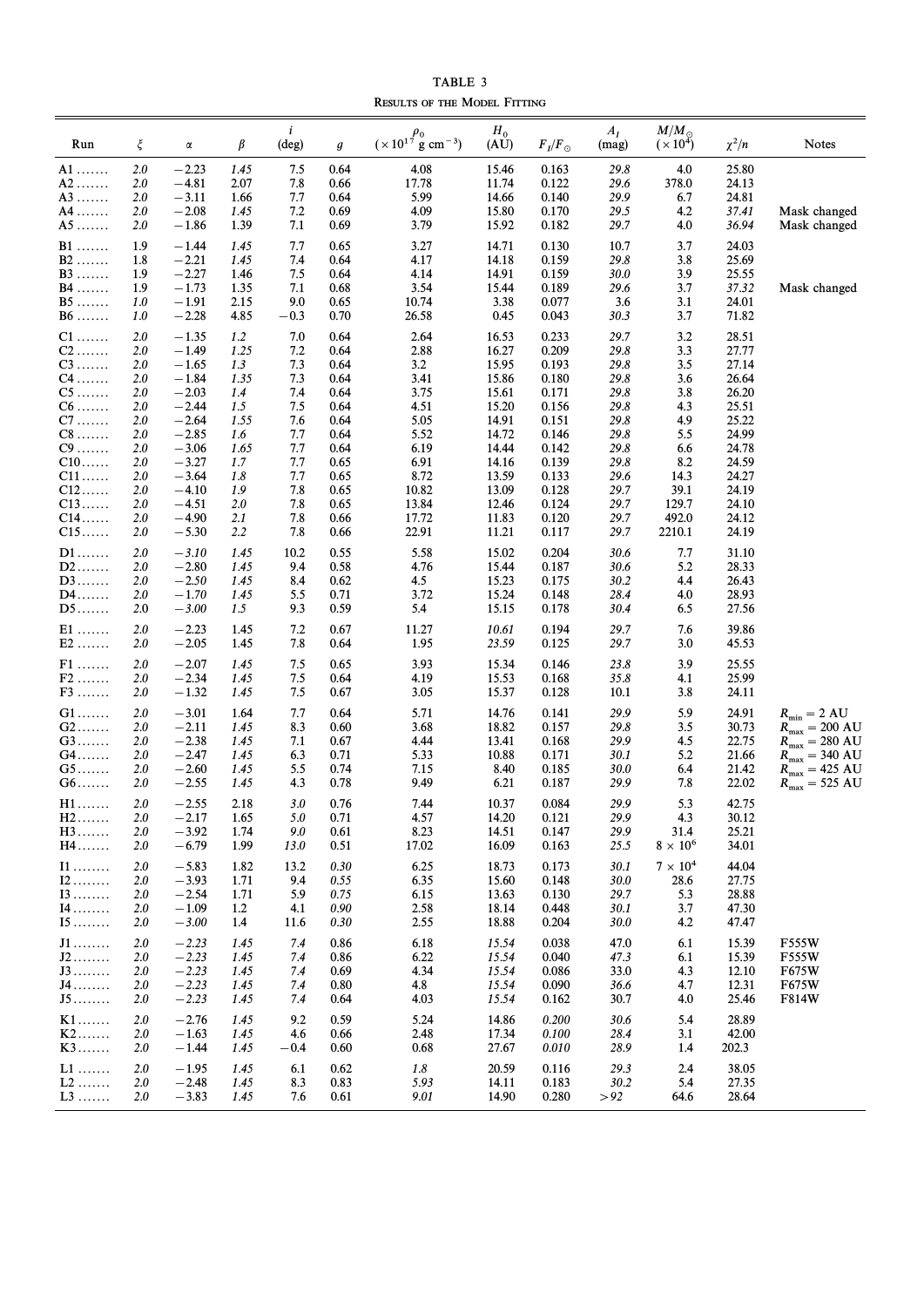$$
\sigma_{\text{tot}}^2 = \left[2\rho_{\text{read}}^2 + (\sigma_{\text{flat}} G I)^2 + G I + D T\right]/G^2.
$$

For good physical reasons, some parts of the image are not explicable within the context of the simple axisymmetric model. As discussed next, their contribution to the merit function is suppressed in order to avoid skewing the results.

The models tend to fit the high signal level regions well, but do a poorer job where the signal level is lower, but still significant. In a case in which a model does not completely Ðt data to within its signal-to-noise limitations, the fit parameters are uncertain because they depend on the weighting scheme used. We have chosen to treat each pixel with its correct statistical weight, but to give some regions of the image zero weight because we have reason to believe that the model is inadequate there, and we wish to avoid skewing the results. The excluded regions can be seen in the top right panel of Figure 6. They are a region that includes emission from the jet, and a region in the north-northeast reflection nebula that is anomalously bright. This bright region is not axisymmetric and cannot be explained by our models. It may be due to material falling onto the disk from the envelope (although the low reddening argues against the existence of a signficant extended envelope). Alternatively, it may be due to an instability in the disk. Specifically, warmer regions of the disk will expand and then catch more heat from the central source, tending to make them even warmer. If only the jet region is excluded from the fit, the derived parameters do not change by large amounts, but the quality of the fit as measured by  $\chi^2$  decreases markedly, as shown in Table 3 by models A4, A5, and B4, which have their  $\chi^2$ values in italics to indicate that a different mask was used. These models can be compared directly to models A1, A3, and B3, respectively. Even outside the excluded region, the models do not provide a statistically perfect representation of the data within noise limitations, although the proportional errors are generally small. Part of the reason for the remaining discrepancy is undoubtedly the singlescattering approximation, as demonstrated above.

#### 6.3. Disk Vertical Profile

The form of the disk's vertical profile is well constrained by the data to be close to  $\zeta = 2$  (a Gaussian), and  $\zeta = 1$  (an exponential) is excluded. Model B1 in Table 3 shows the result of a fit with only  $\beta$  constrained by theoretical prejudice to 1.45. It can be seen that the vertical profile is very close to a Gaussian. This conclusion is insensitive to the presence of extinction constraints (B2); the presence of a constraint to the canonical radial power law (B3); and the masking choice  $(B4)$ . On the other hand, if the disk profile is forced to be exponential, a satisfactory fit is possible, but only with very small extinction so that the central star is clearly visible in the image (B5). When the extinction is constrained, the best result is a very poor fit  $(B6)$ .

There are strong theoretical reasons to expect a Gaussian profile, but we believe that this is the first time the profile has been measured directly. A Gaussian vertical distribution of density is valid for a hydrostatic vertically isothermal non-self-gravitating gaseous disk (Weidenschilling  $&$ Cuzzi 1993). The accretion disk is expected to contain gas, and the scattering particles are probably well coupled to the gas. As discussed in the section below on the disk mass, the midplane of the disk may be cooler, but we expect the entire observable disk to be vertically isothermal because

the near-infrared photons that predominantly heat the disk penetrate further than the observed scattered light. A Gaussian profile also holds if the particles have decoupled from the gas (or no gas is present), provided that they are of roughly equal masses and in energy equipartition. We do not expect that this is the case for HH 30, but we cannot rule it out on the basis of the observed profile. A pressuresupported disk that is dominated by the disk self-gravity would have an exponential vertical profile, and this is ruled out. The agreement between the theoretical expectation and observed best-fit profile is so good that we have constrained the profile to be exactly Gaussian in all the other fits (and in particular in the canonical fit presented above).

#### 6.4. Disk Geometry

The disk geometry is characterized by the radial powerlaw index of the disk thickness,  $\beta$ , and the radial power-law index for the central density  $\alpha$ . As observed above, a range of solutions is possible with di†erent values of these parameters. Nevertheless, for any fixed extinction to the central object the solution is constrained to lie close to an approximately straight line in the  $\alpha$ - $\beta$  plane. Distinctly worse fits occur if  $\beta$  is constrained to be less than 1.2 or greater than 2.2. So  $\beta$  can be assumed confidently to lie in this range. For a variety of values of  $\beta$ , and with  $A<sub>I</sub> = 30$  mag, fits were run<br>to derive the corresponding best fit  $\alpha$ . The results are preto derive the corresponding best-fit  $\alpha$ . The results are presented as runs C1–C15 in Table 3 and plotted in Figure 8.

In runs D1–D4 of Table 3,  $\beta$  is constrained to be equal to a particular value (1.45), and  $\alpha$  is varied away from the best-fit value  $(-2.2$  for run A1). Runs such as these allowed the construction of the shaded region in Figure 8 that represents the approximate range of acceptable values ( $\chi^2$  less than 3.5 bigger than the minimum). Points near the boundary of the shaded region are distinctly worse fits. A number of theoretical limits and loci are also shown in the figure, and these are discussed next.

If the disk is pressure supported and vertically isothermal with temperature  $T(r)$ , the resulting Gaussian vertical density distribution has scale height  $H(r) = \left[kT (r)r^3/GMm\right]^{1/2}$ ,



FIG. 8.— $\alpha$ - $\beta$  plane. The shaded region is consistent with the data with 30 mag of extinction. The best-fit points are plotted in the center of this region. With 60 mag of extinction, the whole region can be moved to the left by about 0.6 in a. The hatched region corresponds to large disk masses. The dotted region corresponds to a disk that is growing in temperature with radius or is not pressure supported. Lines correspond to various theoretical cases (see text).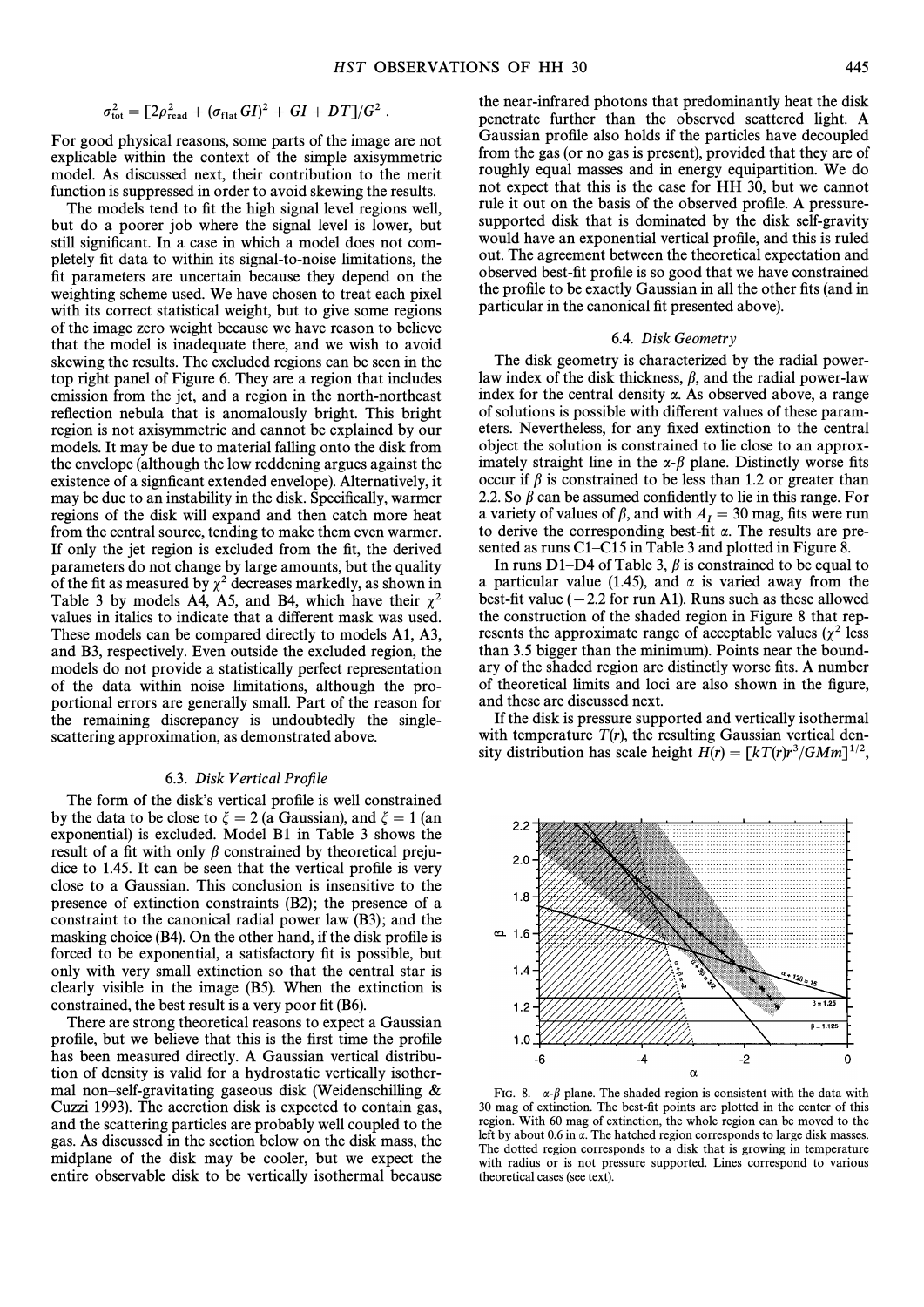with *M* and *m* being the protostellar and mean molecular masses, respectively. Thus,  $T(r) = T(r_0)(r/r_0)^{2\beta - 3}$ . Different  $\frac{1}{2}$  assumptions about the disk heating mechanisms imply corresponding temperature radial power laws and hence different values for  $\beta$ .

A radially isothermal disk would have  $\beta$  of 1.5. If  $\beta$  is larger than 1.5, and the disk is in local pressure equilibrium, then the temperature would be increasing with radius. For such values of  $\beta$ , it is more reasonable to conclude that the material that is seen is not in pressure equilibrium and instead is infalling envelope material. Therefore, the top half of the diagram has been shaded. We cannot exclude this region on the basis of observations, although we do have indirect evidence for pressure support. As discussed below, there is a self-consistent solution at  $\beta = 1.45$  that is right for a disk that decreases slowly in temperature. When  $\beta > 2$ , the derived disk mass becomes very large, and this is inconsistent with the millimeter mass measurements.

A centrally heated optically thin disk will have a temperature that falls as  $r^{-1/2}$  so  $\beta = 1.25$ . Although the fits do not exclude this value of  $\beta$ , this particular model can be excluded because the disk is clearly not optically thin.

A geometrically thin but optically thick plane disk heated by a thicker central source has a temperature that falls as  $r^{-3/4}$ , and so  $\beta = 1.125$ . An identical power law applies if the disk is a steady state viscous accretion disk with the local temperature set by the local viscous dissipation of orbital energy (see, for example, Lin & Papaloizou 1985). It also applies to a good approximation in full time-dependent evolutionary calculations (Ruden  $&$  Pollack 1991). The  $\beta = 1.125$  locus is plotted near the bottom of the figure, and as it does not intersect the shaded region, it can be excluded confidently by the *HST* data.

If the disk is geometrically thin (so  $h \ll r$ ), optically thick to absorption of visible and near-infrared light, but optically thin to emission of far-infrared light, the equation for local thermodynamic equilibrium is

$$
4\Sigma(r)\kappa(T)\sigma T^4 = a(L_*/4\pi r^2)(\beta - 1)H(r)/r,
$$

where  $4\kappa(T)$  is the Planck-averaged emissivity per unit mass, which scales as  $T<sup>2</sup>$  for small grains at temperatures below 50 K (Draine & Lee 1984). The factor  $(\beta - 1)H(r)/r$  is the inclination of the central illumination to the local disk tangent in the small angle approximation. Equating the exponents of  $r$  on the two sides of this equation, and assuming pressure support (so T is proportional to  $r^{2\beta-3}$ ) gives  $\alpha + \beta + 6(2\beta - 3) = \beta - 3$ , or  $\alpha + 12\beta = 15$ . This important case is plotted in Figure 8. It intercepts the set of possible solutions at  $\beta = 1.45$ , which is why that particular solution was chosen as the reference case.

A Ñared, locally isothermal and optically thick disk that is optically thick to emission will have  $4\Sigma(r)\kappa(T)$  in the above equation replaced with a constant emissivity and therefore a temperature that falls as  $r^{(\beta-3)/4}$ . If it is also pressure supported, we find that  $\beta = 1.28$ . This power law is consistent with the locus of possible fits with  $\alpha$  in the range  $-2$  to  $-1$ , but the disk model fit appropriate to this flaring function (C9) is thin to emission ( $\tau \sim 10^{-2}$ ), so this case can be excluded.

Another important case is an accretion disk with a kinematic viscosity proportional to the scale height times the sound speed (an alpha disk). In this case, the mass accretion rate can be computed and is only a constant throughout the disk if  $\alpha + 3\beta = 3/2$ . This line is also plotted in Figure 7.

Points to the right of this line (such as the reference case) represent cases in which the accretion rate is an increasing function of radius. There is no particular reason why the accretion rate should be a constant function of radius even for a steady state disk, because infalling envelope material can cause the accretion rate to be a decreasing function of radius, while mass loss from the disk surface (due to jet entrainment or a thermally induced wind) can cause the opposite. However, a particularly simple and important case is when the disk is a pressure-supported alpha disk that is thin to emission and has a constant accretion rate. This case occurs at the intersection of the lines  $\alpha + 12\beta = 15$  and  $\alpha + 3\beta = 3/2$ , when  $\alpha = -3$  and  $\beta = 1.5$ , so the disk must also be isothermal. The result of a fit to this case is given in run D5 of Table 3.

Infrared spectra of T Tauri stars typically indicate that the outer disk is warmer than expected from radiative equilibrium with the central source for a flat disk, perhaps due to flaring or heating by scattered light from the infalling envelope. Beckwith et al. (1990) find radial temperature power-law indices in the range  $-0.47$  to  $-0.75$  by fitting infrared spectral energy distributions, with a peak around  $-0.57$ , corresponding to  $\beta$  peaking at 1.21 and in the range 1.12 $-1.26$ . If the same result holds for HH 30, the fits show that  $\beta$  must lie near the upper limit derived by this method.

## 6.5. Scale Height

As can be seen from Table 3, although a wide range of models can fit the data reasonably well, all the models have very similar scale heights at 100 AU, of about 15.5 AU. If the scale height is constrained to values 30% smaller, or  $50\%$  larger as in runs E1 and E2 of Table 3, the fit is much worse at fixed  $\beta = 1.45$ . The apparent variation of scale height with  $\beta$  in runs C1–C15 of Table 3 is caused by the particular reference radius of 100 AU that was chosen. If instead a reference radius of 138 AU is used, the scale height there is 24.5  $\pm$  0.03 AU for all values of  $\beta$ .

A central mass M, and a mean molecular mass of 2 AMU, imply a temperature at 100 AU of  $T(r_0) = 50.5$  $(M/M)$ , liney a component of resolution for radiative equi-<br>( $M/M$ ) [H(r<sub>0</sub>)/15.5]<sup>2</sup>. Then the equation for radiative equi-<br>librium can be solved to derive the luminosity of the central  $\lim_{M \to \infty} \sum_{n=1}^{\infty}$  consists the luminosity of the central source:

$$
L_* = 16\pi r_0^3 \Sigma(r_0) \kappa(T) \sigma T^4 / A(\beta - 1) H(r_0)
$$
  
= 1.0  $L_{\odot} [H(r_0) / 15.5]^{12} (M / 0.67 M_{\odot})^6$ .

The result is also proportional to the measured central density and the Planck-averaged opacity, which has been taken as  $\kappa(T) = 5.68 \times 10^{-4} T^2 \text{ cm}^2 \text{ g}^{-1}$ . Draine & Lee give  $\kappa(T) = 6 \times 10^{-4} T^2$  cm<sup>2</sup> g<sup>-1</sup>; the adopted value corresponds to an opacity of 0.1 (250  $\mu$ m/ $\lambda$ )<sup>2</sup>. The luminosity is 10  $L_{\odot}$  for a solar mass central object, which is uncomfortably large, but a statistically more likely central mass of 0.67 M<sub> $\odot$ </sub> implies 1  $L_{\odot}$ . With this mass, the temperature at 100 AU is 34 K, and the Planck-averaged normal optical depth at 100 AU is 0.016, which justifies the assumption that the disk is thin to emission. The disk becomes optically thick to emission in regions in which it is warmer and denser, with an optical depth of unity at 2.7 AU. It can be expected to transition to a  $\beta = 1.28$  disk near this point. If the mass accretion rate exceeds  $2.3 \times 10^{-8}$  AU yr<sup>-1</sup>, then the accretion luminosity will exceed the central heating at this radius, and the disk will transition to a  $\beta = 1.125$  disk without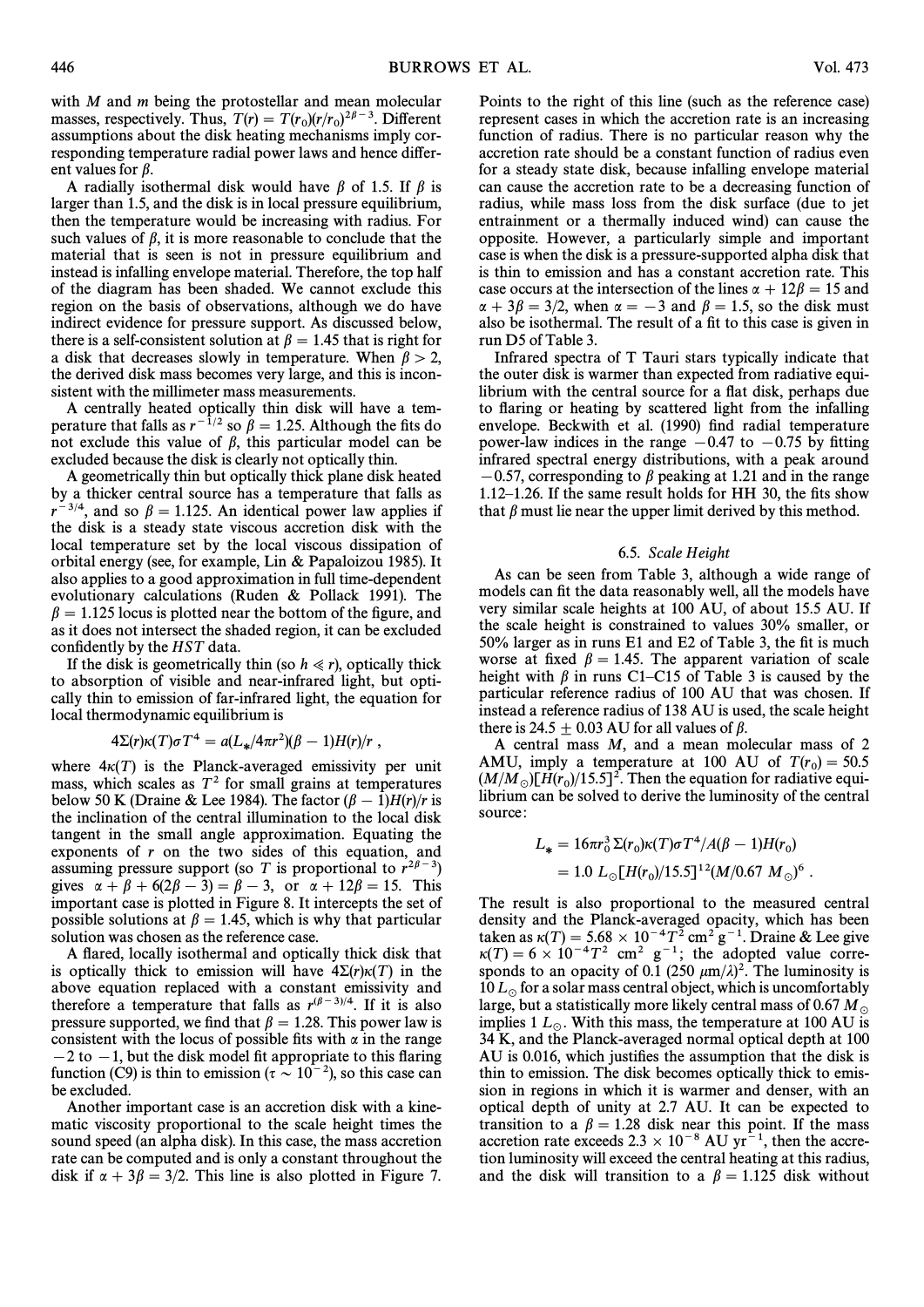passing through the optically thick case. For all reasonable values of the accretion rate, optical parameters, and central mass and luminosity, the disk is thin to emission and not predominantly heated by local accretion luminosity to below our resolution limit.

The self-shielding of the disk is essential in order to obtain a reasonable central source luminosity. An unshielded grain at 100 AU would be at 71 K, and the central luminosity would have to be 0.012  $L_{\odot}$  in order to lower the temperature to the observed value. Similarly, the fact that the disk is optically thin to emission is also necessary. An efficient radiator would reach only 14 K at 100 AU, and the central luminosity would have to be 32.1 times solar to heat it sufficiently.

## 6.6. Extinction

The extinction toward the star itself is not constrained directly by the observations, as the stellar type and luminosity are not known. Extinction along the line of sight to the star can be estimated from the optical and infrared colors of HH 30. One way to estimate the stellar extinction is to compare near-infrared photometry of HH 30 to other T Tauri stars and Herbig-Haro exciting stars. In Taurus-Auriga, a typical T Tauri star has an observed K magnitude of about 9 (Kenyon & Hartmann 1995; Strom et al. 1989), and the theoretical stellar "birthline" corresponds to  $K$ magnitudes in the range 7.5–9.7 (Stahler 1983). HH 30's  $K$ magnitude is 13.2 (Vrba et al. 1985), or at least 4 mag fainter than typical for other objects of its class. If this difference was due to reddening, then the corresponding extinction by standard interstellar grains at 0.8  $\mu$ m (F814W) would be at least 24 mag. This estimate may be considered a lower limit, as accretion luminosity is likely to substantially augment the intrinsic stellar luminosity at 2  $\mu$ m, and because scattered light at K may be making a large contribution to the observed Ñux, or even explain all of it. In this case, the extinction may be many tens of magnitudes larger than the lower limit estimated here.

However, the extinction derived from the models is based on an extrapolation to denser regions of the disk (on the line of sight to the central object) of the densities inferred for the observed scattering regions. The inner regions of the disk are shielded heavily from the central object and may therefore be colder and denser than this extrapolation would indicate. Thereore, although the observational constraint is that there should be at least 24 mag of extinction, it is possible that extrapolating the correct model of the scattering region would predict less.

For our models, we have usually constrained the line-ofsight extinction to be  $A<sub>I</sub> = 30$  mag. This constraint is con-<br>sistent with the lower limit of  $A = 24$  mag derived above sistent with the lower limit of  $A<sub>I</sub> = 24$  mag derived above<br>and equal to the measured extinction for HI. Tau (Beckwith and equal to the measured extinction for HL Tau (Beckwith & Birk 1995; Stapelfeldt et al. 1995; Roddier 1996). Varying the extinction over the small range from 24 to 36 mag runs  $F1-F2$ ) does not seem to change significantly the derived parameters. For example, the disk mass varies by only  $\pm$  3% from the nominal value. As the extinction is lowered, a slight increase in  $\alpha$  (putting more material near the star) can compensate without changing the other parameters very much.

On the other hand, if the extinction is unconstrained, the fit tends to have only about 10 mag extinction (run  $F3$ ). This case is directly ruled out unless a denser core region of the disk exists because the central source then becomes just visible in the image, and the  $K$ -band flux would be much higher. Even in this case, most of the other fit parameters are changed by only at most a few tens of percent.

If the (extrapolated) extinction is as high as 60 mag, the best fits still lie within the left part of the shaded region in Figure 8. If, in addition, the solution is constrained to lie on the line  $\alpha + 12\beta = 15$  to be consistent with thermal equilibrium, then the disk is isothermal and has a constant accretion rate (like run D5). If the (extrapolated) extinction significantly exceeds 60 mag, it is hard to understand the temperature profile in the disk, which would probably have to increase with radius.

In conclusion, the central radiation source is not seen in the images, and so the extinction to this source is not well constrained. However, we believe it is at least 24 mag. The extinction extrapolated from the models ranges from 10 to about 60 mag and probably underestimates the true extinction. Within this range of models, the values for other parameters are largely insensitive to the amount of extinction.

#### 6.7. Disk Size Limits

Most of the models are insensitive to the choice of  $r_{\text{min}}$ ,<br>a inner disk cutoff. On the other hand, r is constrained the inner disk cutoff. On the other hand,  $r_{\text{max}}$  is constrained by the observations to be greater than about 250 AU.

If  $r_{\text{min}}$  is quadrupled from 0.5 AU to 2 AU, the result is shown in run G1 of Table 3. This result is almost identical to the result in run A3 (except for an increase of 0.1 in  $\alpha$  to compensate for the reduced optical depth to the source contributed by the excluded inner region of the disk). The reason is that light that strikes the outer disk generally passes through this inner region at many scale heights because of the disk Ñaring, and even though the central density is large, the optical depth at higher latitudes is very low.

The inner cutoff should be set by the disk temperature profile, which is poorly determined. Significant ices will sublimate at temperatures of about 80 K, while on the other hand silicate grains will survive to perhaps 1200 K. The density and temperature profile deduced from the outer disk implies a temperature of 50 K at 2.7 AU, where the disk becomes optically thick to its emitted radiation (for a 0.67  $M_{\odot}$  central object). The disk temperature then grows to 80 K by 1.2 AU. However, accretion energy will have a comparable heating effect in the region near the cutoff for accre-

tion rates greater than  $10^{-8} M_{\odot} \text{ yr}^{-1}$ .<br>The accretion rate can be constrained by two separate arguments. First, it is unlikely that the total luminosity of the HH 30 system could exceed several  $L_{\odot}$  without producing large infrared excesses that are not observed. This provides an upper bound to the total accretion luminosity  $L =$  $GM\dot{M}/R$  and mass accretion rate. For accretion to a 0.5  $M_{\odot}$  star of radius 3  $L_{\odot}$ , M is limited to less than about  $10^{-6} M_{\odot}$  yr<sup>-1</sup>. Second, the mass outflow rate in the bipolar is the boundary of the mass outflow rate in the bipolar jets has been estimated at about  $5 \times 10^{-10} M_{\odot} \text{ yr}^{-1}$  from emission-line diagnostics (Mundt et al. 1990). Pewising this emission-line diagnostics (Mundt et al. 1990). Revising this value to reflect the ionization fraction of a few percent now thought to be prevalent in Herbig-Haro jets, we obtain  $5 \times 10^{-9}$   $M_{\odot}$  yr<sup>-1</sup>. If 10% of the accreting material is diverted into the outflow, the net mass accretion rate is about  $5 \times 10^{-8} M_{\odot} \text{ yr}^{-1}$ .<br>The maximum accretion

The maximum accretion rate of  $10^{-6} M_{\odot}$  yr<sup>-1</sup> raises the disk temperature to 80 K at 4.9 AU becuse the disk is an efficient radiator at this temperature (optically thick), and to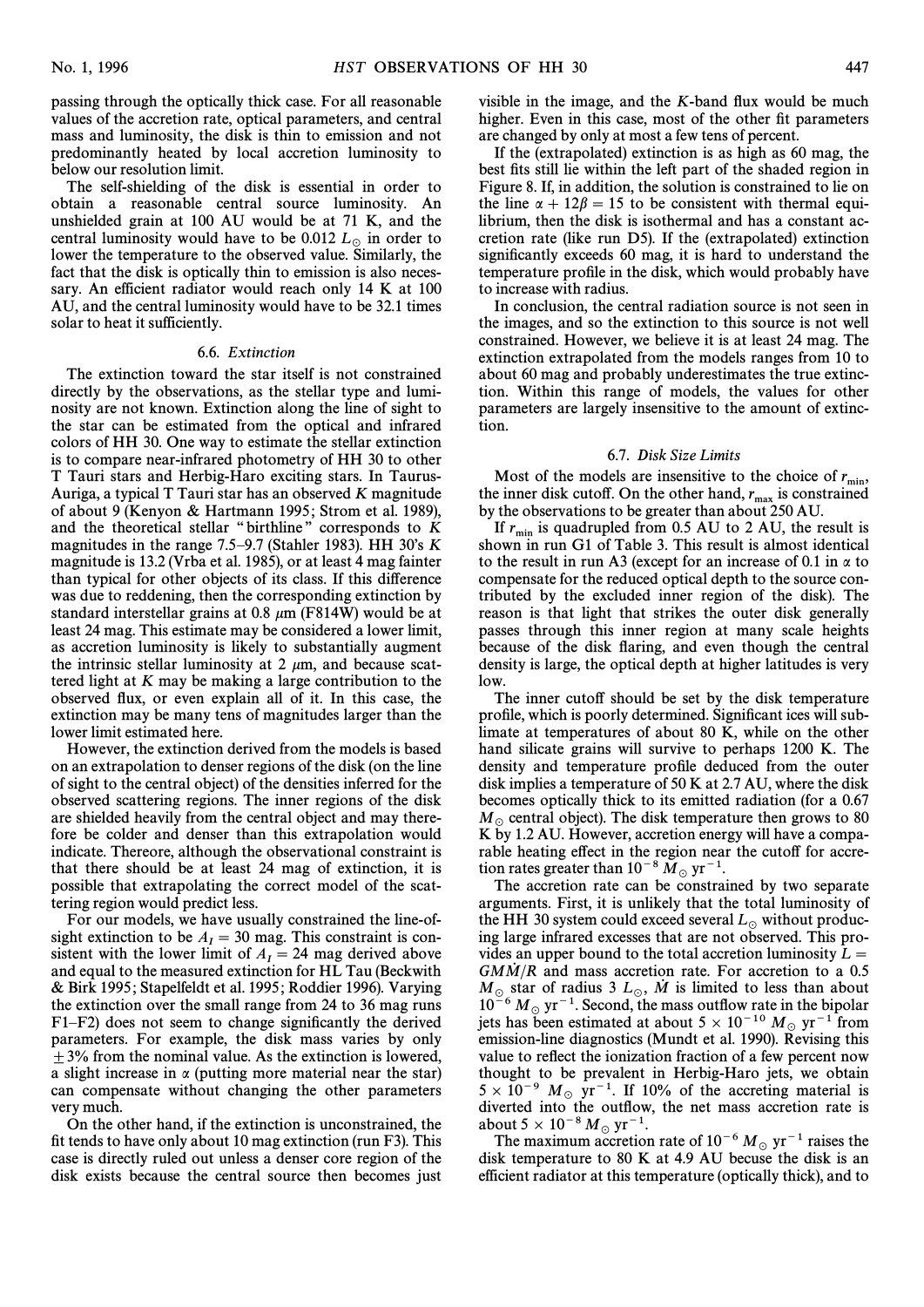$1200$  K at 0.13 AU. Beckwith et al. (1990) finds a temperature between 100 and 300 K at 1 AU from other T Tauri stars by fitting the infrared spectral energy distribution (with higher values when the accretion rate is high), and this seems consistent with our results given the low accretion rate of HH 30.

We conclude that  $r_{\min}$  is probably betwen 1.2 AU and 4.9 AU for grains that are destroyed at 80 K and perhaps 0.13 AU for silicate grains, but the results are insensitive to the value chosen.

 $R_{\text{max}}$  is constrained to be greater than 250 AU by the visible extent of the nebulae. If it is cut to 200 AU, the fit is much worse (G2). If it is increased, then the  $\chi^2$  merit function continues to decrease to a minimum at about 400 AU but at a much slower rate  $(G2-G6$  have  $r_{\min} = 200, 280, 340,$ <br>425, and 525 ALL respectively). On the other hand, due to 425, and 525 AU, respectively). On the other hand, due to extinction in the extra outer regions, the brightness of the counternebula decreases, so the ratio of the nebular brightnesses comes out increasingly wrong. The best-fit model has a total normal optical depth of only 1.3 at 250 AU, and much less in the region that is not shielded by the inner disk. Thus, the outer nebula is very difficult to observe directly because it is becoming optically thin. We have adopted an outer cutoff  $r_{\text{max}}$  of 250 AU because this covers the visible extent of the nebula, is consistent with size estimates for other protostellar disks, and produces the best fit to the counter nebula.

## 6.8. Disk Axis

The disk axis is constrained by the fits to the images to lie at position angle  $32^{\circ}2 \pm 1^{\circ}0$ . This is consistent with both the jet axis near the star of 31.3 and the average jet axis of 30.8. Thus, the jet is within a degree of perpendicular to the disk in the plane of the sky.

The models also constrain the inclination of the jet to the plane of the sky to be  $8^{\circ} \pm 2^{\circ}$ . Runs H1–H4 of Table 3 and the third row of Figure 7 illustrate the problems that occur if the inclination is outside this range. The primary problem is that either the shape or the brightness of the counternebula is incorrect. However, there are two important caveats that apply to this result. First, the observed nebula/ counternebula brightness ratio is not temporally constant, which shows that the central source is not isotropic, and some of the brightness difference between the nebulae may be accounted for. Second and more importantly, we will develop arguments that the disk is not vertically isothermal. The effect of this is that much more cold material is in the line of sight to the counternebula than the simple model presented here would suggest. This, in turn, means that the disk inclination will be less. We conclude that our measured inclination should be treated as an upper bound. There is evidence in the images for this colder and denser region. The counternebula has finger-like extensions to its corners farthest from the star. These regions are not covered so much by the denser central regions, and that is why they appear brighter. Such fingers cannot be produced by our simple isothermal disk model.

The jet axis is also constrained kinematically by combining our proper-motion measurements with the radial velocity measurement of Cohen & Jones (1987). The result is that the jet axis is inclined  $0^\circ \pm 3^\circ$  into the plane of the sky. Mundt et al. (1990) present higher signal-to-noise ratio spectra and place the jet axis within  $0^\circ$ ; of the plane of the sky.

In conclusion, the jet is perpendicular to the disk to within a few degrees in three dimensions.

#### 6.9. Grain-Scattering Properties

The optical scattering asymmetry properties of the grains in the nebula are constrained significantly by the data. The asymmetry parameter  $g = \langle \cos (\theta) \rangle$  is in the range  $0.64 \pm 0.06$  for all the good fits in Table 3. The only significant exception is if the outer disk cutoff is larger than 340 AU, when it can be as large as 0.78. We have attempted to force  $g$  to values outside this range, and the results are invariably poor. Runs  $I1-I4$  show the result, and examples are reproduced in Figure 7. This value is much larger than the prediction in White  $(1979)$  of 0.3 based on the theoretical MRN mixture (Mathis et al. 1977). The unconstrained fit to 0.3 in run I1 produces a large disk mass, and a very poor fit. If  $\alpha$  is constrained to  $-3$  in order to control the mass, the fit is still unacceptable. Our larger value is in agreement with the value of 0.7 measured for interstellar dust by Witt et al. (1990). The original MRN mixture did not have any particles larger than  $0.25 \mu m$ , and this is probably the source of the discrepancy.

The *I*-band image has been used to fix the disk density distribution. This does not change if the bandpass is altered, so a number of runs were performed with the density fixed in order to investigate the wavelength dependence of the grain optical properties. Runs J1, J3, and J5 are the result of fits to the F555W, F675W, and F814W  $(V, R,$  and I) bandpasses. The goodness-of-fit statistic is much better in the first two cases simply because the signal-to-noise ratio of this data is lower. Here  $g$  is seen to increase at bluer wavelengths, reaching 0.69 at R and 0.86 at V. We obtain the same results if a similar set of runs is performed at 60 mag of extinction, instead of 30, so the derived grain properties do not depend at all on the assumed extinction to the central source.

From Table 1, the nebulae differ in brightness, but in the 1994 data there is almost no color difference. The integrated brightness difference is within the range  $2.70 \pm 0.05$  mag, for all three bandpasses. In our models, this is explained by a balance between extra extinction on the south-southwest nebula, and more efficient wide-angle scattering for shorter wavelengths. We do find evidence for a standard interstellar extinction law in much of the nebula. However, it is also possible that the denser material responsible for dimming the south-southwest nebula consists of larger grains and hence has more neutral extinction. The opacity is expected to vary with wavelength but is fixed in the fitting software, so instead, the central density is allowed to vary. Only the product of these two parameters is a measurable. At the effective wavelengths of the V, R, and I filters,  $A_B/E(B-V)$ <br>for a standard interstellar extinction law (Cardelli, Clayton for a standard interstellar extinction law (Cardelli, Clayton, & Mathis 1989) is 3.20, 2.52, and 2.03, respectively. Therefore, an extinction of 30 mag in the I bandpass corresponds to 37.2 mag and 47.2 mag, respectively, in the R and V bandpasses. If the grains follow an interstellar extinction law, then the midplane reference density  $\rho_0$  should scale similarly between the model fits to the F814W image and the fits to the F675W and F555W images with otherwise identical geometric parameters. Between runs J1 and J5,  $\rho_0$ changes by a factor of 1.53, corresponding to an extinction for the F555W bandpass of 47 mag. This remarkable agreement shows that between the  $V$  and  $I$  bandpasses, the grains appear to have interstellar properties to high accu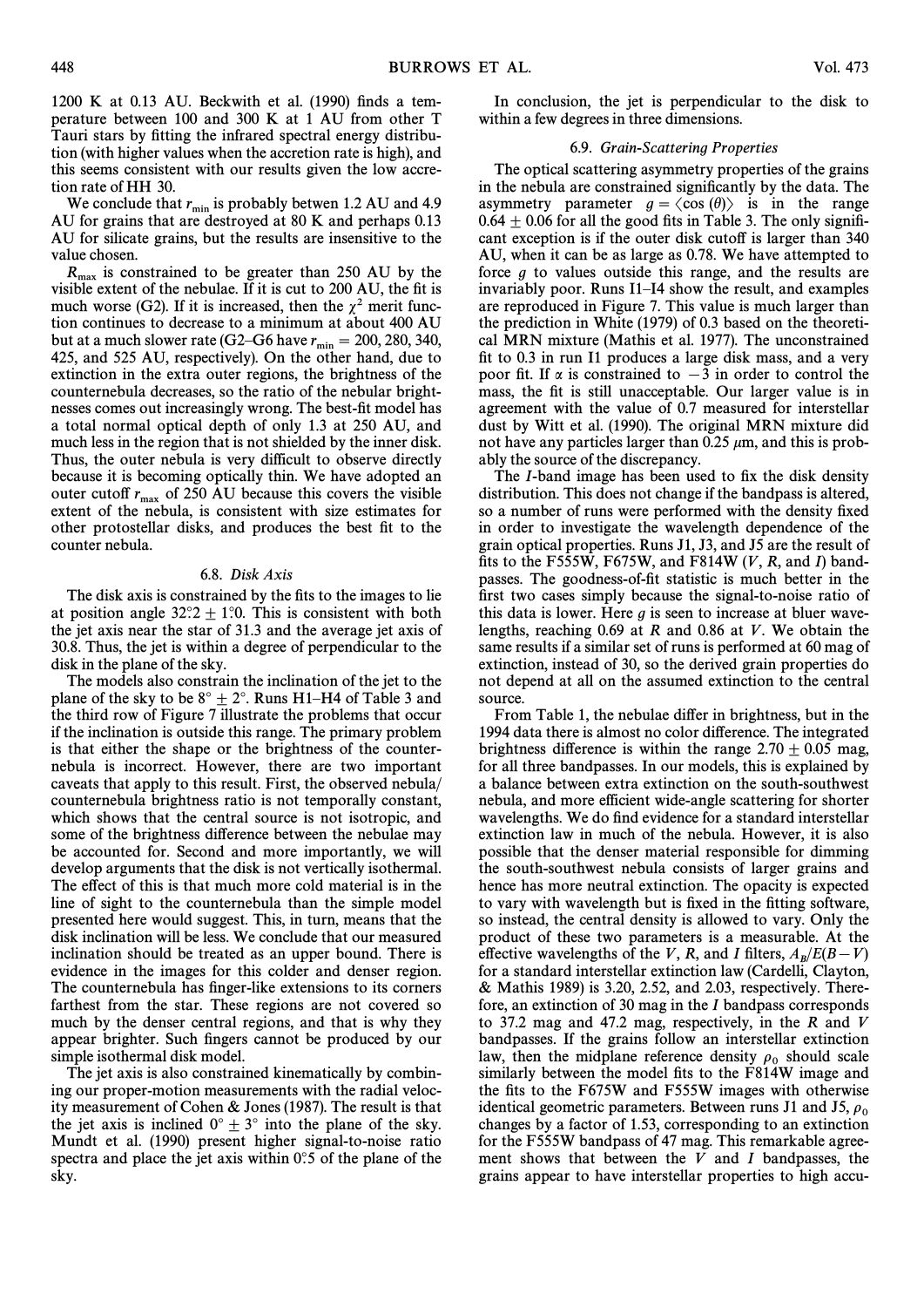racy. The derived extinction in the R bandpass is 33.0. This is not such a consistent result, although this image is particularly contaminated with emission lines, and this may have skewed the result. Runs J2 and J4 were performed to fix the extinction (hence the opacity, as the result of the geometry is fixed) at the nominal values. The results for the scattering asymmetry and central source brightness are unchanged.

Finally, an indication of the color and brightness of the central source is available. Its brightness compared to the sun is 0.039 in  $V$ , 0.088 in  $R$ , and 0.162 in  $I$ . All these quantities should be understood to be proportional to the albedo  $a/0.5$ . Thus, the results are limited by the uncertainty in the assumed albedo and its wavelength dependence, but the albedo intensity product is quite well constrained. If the extinction is constrained instead to 60 mag, the result is changed very little, and this di†erence is quoted as the error in Table 4. If the source brightness is forced to vary significantly as in runs  $K1-K3$ , the fit is much worse. As discussed above, we expect a bolometric luminosity of about solar, so the central source is very red and emits most of its energy in the infrared. These results are summarized in Table 4, together with the measured absolute source magnitudes.

## 6.10. Disk Mass

The disk mass is a derived parameter and not separately free to change. It normally depends only on the outer disk radius, but if  $\gamma = \alpha + \beta + 2$  is negative, it becomes sensitive to the inner cutoff instead. These cases are probably unphysical because the corresponding disk mass estimates become very large. In Figure 8 this region is hatched. In most of the models that fit the data well,  $\gamma$  is positive and the resulting disk mass depends on the outer cutoff. As the disk has a Gaussian density profile, the central mass must exceed the disk mass by at least the disk aspect ratio. On this basis alone, we would therefore expect the disk mass to be less than 10% of solar, assuming the central object is not several solar masses.

The best-fit model suggests that the circumstellar disk contains  $4 \times 10^{-4} M_{\odot}$  of the dust and gas. Larger masses  $(>10^{-3} M_{\odot})$  produce an absorption lane that is too wide, unless the disk is not assumed to lie on the thermal equilibrium line. Runs  $L1-L3$  show that if the mass is constrained to be significantly different, the fit quality deteriorates rapidly. This mass determined from the optical images is about a factor of 10 smaller than that estimated using the 1.3 mm continuum flux. The difference is perhaps acceptable, given the large uncertainties in the 0.8  $\mu$ m opacities and millimeter wave emissivities for the grains. However, it is possible to reconcile these results completely by examining our assumption more carefully.

The disk is isothermal at a given radius to a good approximation throughout the region that is seen in scattered light because most of the heating is done by longer wavelength photons that will penetrate the scattering regions well. On the other hand, the mixing time in the disk is comparable to or greater than the orbital time, while the thermal time constant from grain radiation is less than a year. Thus, the disk midplane region is probably much colder and can contain significantly more mass than the amount extrapolated from visible regions. This shielded region of the disk is heated by long-wavelength photons emitted near the observed disk surface. In principle, a full self-consistent solution for the radial and vertical disk temperature should be obtained, but a crude correction can be estimated by assuming that the disk at each radius consists of three vertical isothermal regions: The bottom and top, which start at height  $\pm H_{\tau}$  and are heated to  $T(r)$  by the central source as before; and a shielded center, which is at a temperature  $T_1(r)$ , with corresponding scale height  $H_1(r)$ . The equation for<br>when the expedimental equation for the top and better surface is the thermal equilibrium for the top and bottom surface is the same as before (except that the mass surface density should be replaced by the illuminated mass, but the temperature only changes by the one-sixth power of this correction factor, which is of order unity, so we neglect this difference). Thermal equilibrium for the shielded region gives  $\sigma T_1^6$ <br> $\frac{1}{4}$   $(1 - (4\pi r^3)(8 - 1)H(r)T^2)$  which can be simplified further Thermal equilibrium for the shielded region gives  $\sigma T_1^6$  =  $A(L_*/4\pi r^3)(\beta - 1)H(r)T^2$ , which can be simplified further to  $\sin^2 T = (4r)^{1/6}T$ . The Planck-averaged normal optical give  $T_1 = (4\tau)^{1/6}T$ . The Planck-averaged normal optical denth  $\tau$  is about 0.014 at 100 ALL so the shielded temp depth  $\tau$  is about 0.014 at 100 AU, so the shielded temperature there is 21 K, as opposed to 34 K for the observed outer regions. By integrating the equation for pressure support, and requiring pressure continuity at the temperature transition, it can be seen that in the shielded region, the density is increased by a factor  $(T/T_1)$  exp  $[(H_c^2 - z^2)(H^2 - H_1^2)/2H^2H_1^2]$  compared to an extrapo-<br>lation for the observed region. The value of this factor lation for the observed region. The value of this factor depends sensitively on the unknown transition height,  $H_t$ , at which the disk becomes optically thick to the incoming at which the disk becomes optically thick to the incoming photons from the central source.  $H<sub>r</sub>$  can be estimated by direct integration of the density distribution if an average opacity  $\kappa_*$  to the heating photons is assumed. We find that  $H_{\tau} = 2^{1/2}H \text{ ERFC}^{-1}[2^{1/2}(\beta - 1)(r/r_0)^{\alpha}/\pi^{1/2}r\rho_0 \kappa_*]$ . To get an idea of the required correction we assume that  $\kappa_* = 40$  $\frac{d}{dt} = 2$  in EKI  $\bigcup_{n=1}^{\infty} \frac{1}{(n+1)(1/n)^{n}}$  is  $\frac{d}{dt} = 40$ <br>an idea of the required correction, we assume that  $\kappa_x = 40$ cm<sup>2</sup> g<sup>-1</sup>. Then  $H_t$  is zero at radii less than 50 AU (no correction is necessary).  $H_t$  grows to 1.45H at 100 AU, where the central density is enhanced by a factor of 2.9. At the outer cutoff of 250 AU,  $H_z = 2.73H$ , and the central density is enhanced by a factor of 53. A numerical integral density is enhanced by a factor of 53. A numerical integration shows that the overall disk mass is enhanced by a factor of 13.4. If  $\kappa_* = 50 \text{ cm}^2 \text{ g}^{-1}$ , the enhancement is 15.8. Thus, the resulting disk mass is rather insensitive to the assumed effective opacity, and we can estimate the total disk mass as 0.006  $M_{\odot}$ .

The mass of the HH 30 circumstellar disk derived from 1.3 mm data is at the low end of the range for young stars associated with Herbig-Haro objects (Reipurth et al. 1993). It is typical of the mass associated with T Tauri stars (Beckwith et al. 1990). This is consistent with the apparent lack of an extended infalling evelope and the view that HH 30 may be nearing the end of its most active accretion phase.

At the mass accretion rates estimated for HH 30, the disk mass will be completely consumed on a timescale of  $10<sup>5</sup>$  yr,

TABLE 4 MEASURED OPTICAL PROPERTIES OF GRAIN AND CENTRAL SOURCE

| <b>Bandpass</b>                                   | $\langle \lambda \rangle_{\bf p}$ | $q_1 = \langle \cos \theta \rangle$ | $A_{\lambda}/A_{\text{F814w}}$ | $(a/0.5)L_{\lambda}/L_{\lambda_{0}}$ | (a/0.5)M,                                       |
|---------------------------------------------------|-----------------------------------|-------------------------------------|--------------------------------|--------------------------------------|-------------------------------------------------|
| $F814W (1995)$<br>$F675W(1995)$<br>$F555W (1994)$ | 7877<br>6700<br>5398              | 0.64<br>0.70<br>0.86                | 1.00<br>1.10<br>1.57           | 0.162<br>0.088<br>0.039              | $7.58 + 0.12$<br>$7.95 + 0.13$<br>$8.32 + 0.11$ |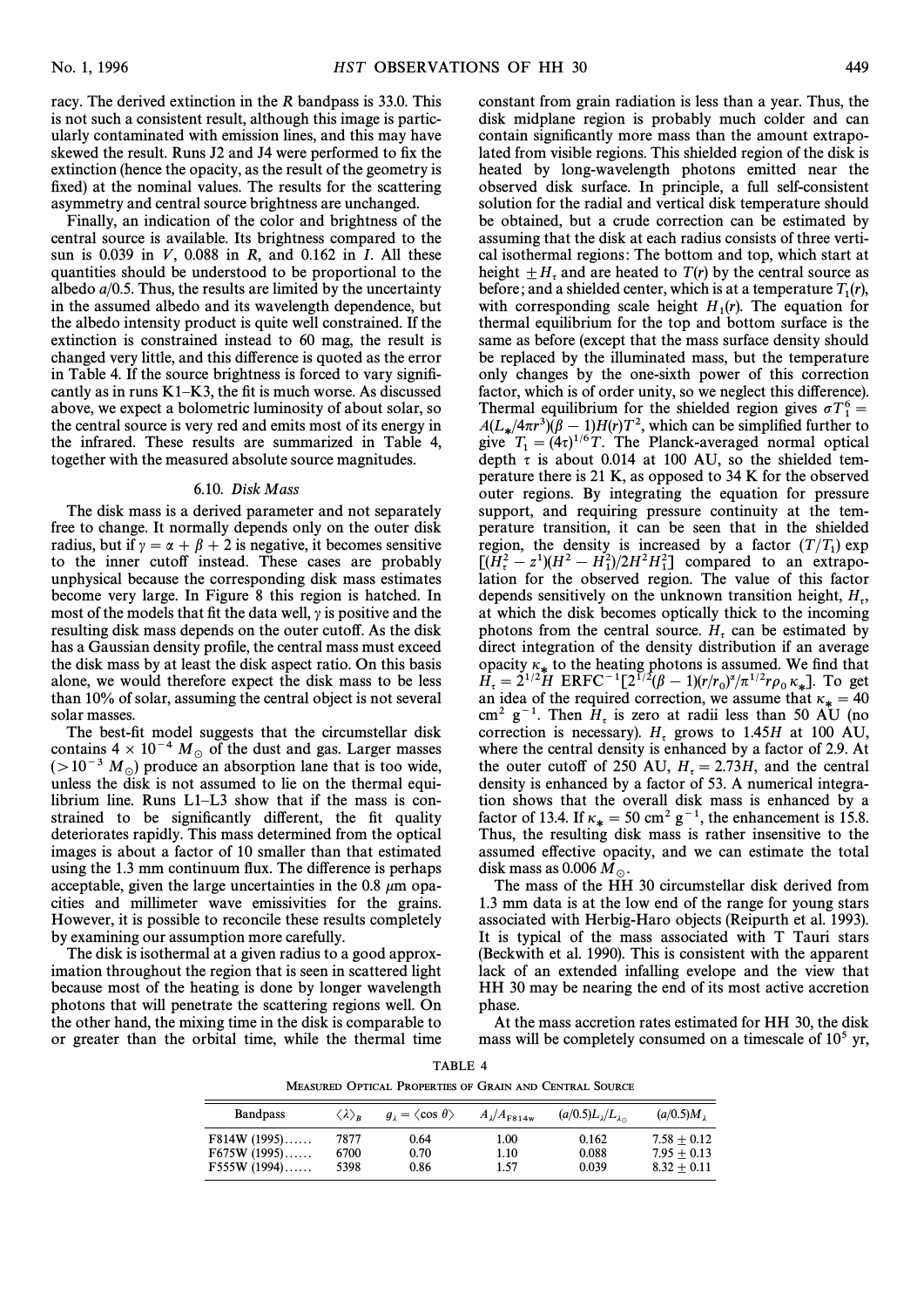which is comparable to the system's age. Thus, HH 30 is probably at least halfway through its active accretion phase. This timescale is much larger than the outflow lifetime of  $10<sup>3</sup>$  yr obtained by dividing the jet extent by the observed proper motions. The average accretion rate must have been at least an order of magnitude higher during the first half of the accretion phase to supply a total mass above the hydrogen-burning limit. Therefore, we observe the HH 30 accretion disk after it has processed most of the material onto the protostar. This conclusion is reinforced by the apparent lack of an extended envelope.

The age and diameter of the HH 30 accretion disk compare well to models of the early solar nebula during or prior to planet formation. The total disk mass is about the mass of Jupiter: an order of magnitude smaller than the "minimum mass" solar nebula. Assuming that planetisimals or massive protoplanets have already formed within the shielded nebula, it appears that the HH 30 system could evolve a planetary system as massive as our own own.

#### 7. CONCLUSIONS

HH 30 appears to be a young stellar object with an edge-on optically thick circumstellar disk. The star is not seen directly—only nebulosity is seen. We resolve HH 30 into a highly collimated emission-line jet, a bright reflection nebula, a faint counternebula, and a faint counterjet. The two reflection nebulosities are caused by the central protostar illuminating the upper and lower surfaces of the flared and optically thick disk. They extend to an outer radius of about 250 AU.

The ionized jet is highly collimated and unresolved (less than 20 AU FWHM) 70 AU from its source. This is much narrower than the size of the cleared region revealed by the optical reflection nebula, and thus the jet collimation must occur very close to the star. The jet contains knots that have a significant range of proper motions between 100 and 300 km  $s^{-1}$ . The jet has an opening angle of  $3^{\circ}$  within  $5^{\prime\prime}$  of the source. The counterjet has a wider opening angle.

The brighter north-northeast reflection nebula decreased in brightness by 0.5 mag in the year between the two observations, while the south-southwest nebula increased by about the same amount. A change in accretion luminosity on the two sides of the inner accretion disk, which also originates new jet knots asymmetrically every few years or so, could explain this.

We have pursued both single-scattering and multiplescattering models for the reflection nebulae. Singlescattering models run quickly, and we have done least-squares fitting to the image. At these solution points we have then calculated grids of multiple-scattering models. We have fitted this image successfully with a flared, selfconsistent optically thick disk model and have the following conclusions:

1. A disk inclination of less than  $10^{\circ}$  is needed to match the brightness ratio of the reflection nebulosities.

2. The distribution of the scattered light is consistent with a pressure-supported disk, at least in the scattering region. The disk does not have an exponential profile, so attraction to the central object rather than the disk's selfgravity is significant in counteracting the pressure.

3. The material in the disk has a thermal time constant much less than the orbital or sound crossing time. This implies that the shielded regions of the disk are colder and, assuming pressure support, denser than an extrapolation from the observed scattering regions.

4. There is a degeneracy between the two parameters in the density distribution  $\alpha$  (the radial volume density powerlaw index) and  $\beta$  (the radial disk height power-law index). Larger  $\beta$  can be counteracted by smaller  $\alpha$ . However, if the disk is pressure supported and in thermal equilibrium with the central protostar, this degeneracy is broken, and a unique solution is obtained if the (extrapolated) extinction to the protostar is known. In this case, the vertical structure of the disk depends on radius as  $z(r) \sim r^{1.45 \pm 0.05}$ . The primary uncertainty is the (extrapolated) extinction to the protostar, which lies between 10 and about 60 mag. If the contribution from the denser shielded region of the disk is included, the (extrapolated) extinction in the reference model (which is constrained to 30 mag) is increased by about 35 to 65 mag. The observational constraint is that the extinction should exceed 24 mag.

5. We derive a surface density profile that falls roughly as  $1/r$ : there is a roughly constant mass at each distance from the star. The effect of the shielding is to flatten the density profile.

6. Much better model fits are obtained if the Henyey-Greenstein phase function asymmetry parameter  $g$  is increased beyond the nominal MRN ISM value of 0.3 at 0.8  $\mu$ m wavelength. We find  $g = 0.64 \pm 0.06$ , consistent with more recent determinations of the ISM value. We also are able to measure the standard interstellar extinction ratio for the  $V$  and  $I$  bandpasses, but the  $R$  bandpass seems anomalous, perhaps due to emission-line contamination.

7. The models constrain the scale height at 100 AU to be about 15 AU. The requirement of pressure support relates this scale height to a temperature of about 34 K at 100 AU; if the mass of the central protostar is 0.67 AU, then the bolometric luminosity is  $1 L_{\odot}$ . The brightness of the central source is  $0.16$  times solar in the  $I$  bandpass (assuming a scattering albedo of 0.5), but the  $V-I$  color is almost 1, and presumably much of the source luminosity is in the nearinfrared.

8. The disk mass couples directly to the width of the dark absorption lane. Masses greater than  $10^{-3} M_{\odot}$  produce an absorption lane that is too wide for nearly all choices of the other model parameters. This disk mass needs corecting for cooler central regions in the disk, and we derive a total gas + dust mass of 0.006  $M_\odot$ . The crude estimate of the accretion rate indicates a lifetime of about  $10<sup>5</sup>$  yr for this phase of its evolution, which is about 2 orders of magnitude higher than the jet's dynamical age.

Further progress on HH 30 will require both new observational and theoretical input. Direct IR measurement of the extinction to the central object will constrain the models further, as will planned polarization measurements and higher signal-to-noise ratio and resolution images with the Planetary Camera. A full self-consistent simulation of the disk and its temperature distribution would be of great value in verifying and refining the models presented here. It is also important to compare more detailed models of the disk with the observed infrared spectrum of this object. HH 30 is potentially the best accretion disk model that we can study because we resolve its spatial structure well, it does not appear to have an extensive envelope, and its orientation avoids scattered light problems from the central